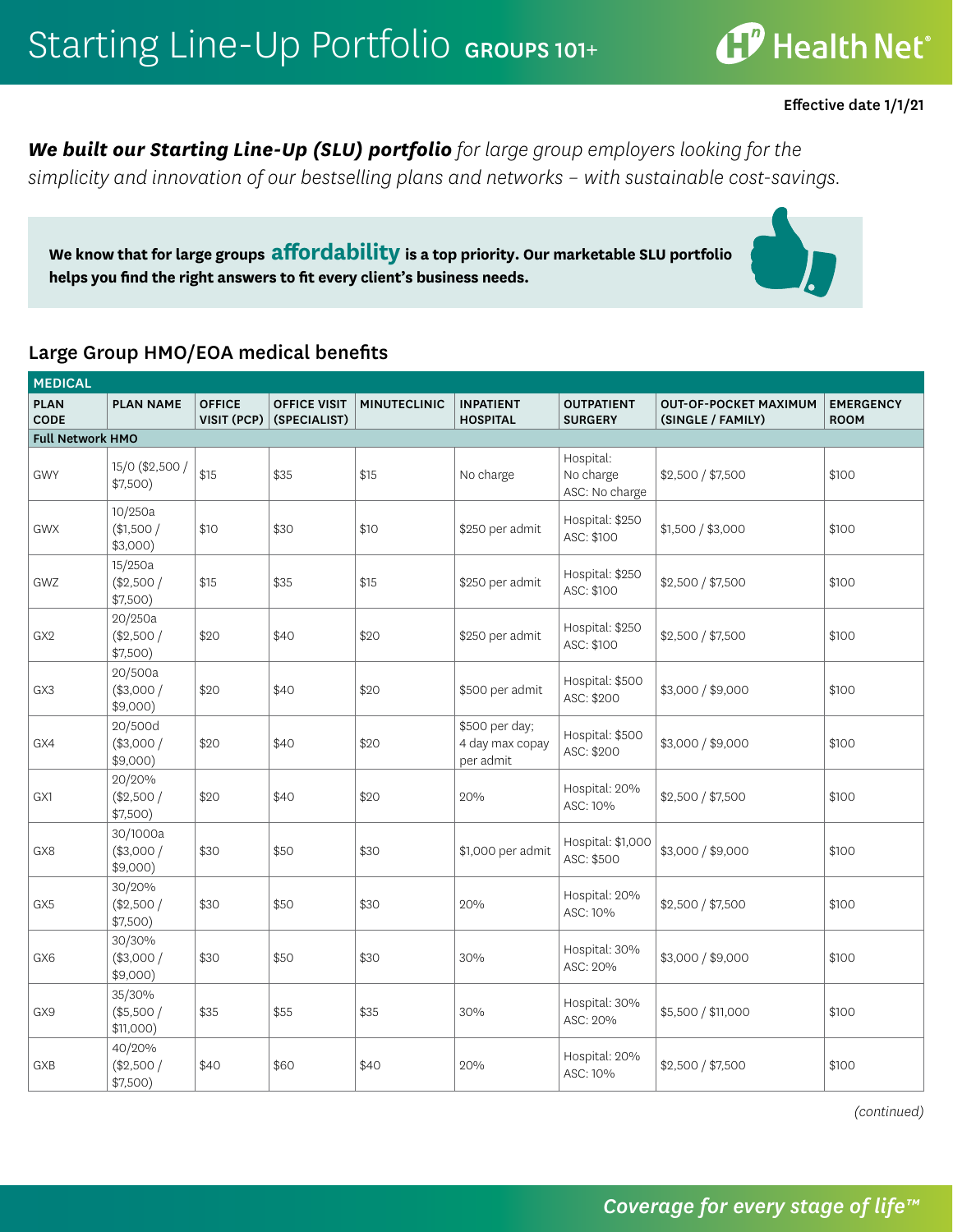

Effective date 1/1/21

| <b>MEDICAL</b>             |                                      |                              |                                     |                     |                                                  |                                     |                                                   |                                 |  |
|----------------------------|--------------------------------------|------------------------------|-------------------------------------|---------------------|--------------------------------------------------|-------------------------------------|---------------------------------------------------|---------------------------------|--|
| <b>PLAN</b><br><b>CODE</b> | <b>PLAN NAME</b>                     | <b>OFFICE</b><br>VISIT (PCP) | <b>OFFICE VISIT</b><br>(SPECIALIST) | <b>MINUTECLINIC</b> | <b>INPATIENT</b><br><b>HOSPITAL</b>              | <b>OUTPATIENT</b><br><b>SURGERY</b> | <b>OUT-OF-POCKET MAXIMUM</b><br>(SINGLE / FAMILY) | <b>EMERGENCY</b><br><b>ROOM</b> |  |
|                            | Full Network HMO (continued)         |                              |                                     |                     |                                                  |                                     |                                                   |                                 |  |
| GXC                        | 40/30%<br>(\$3,000/<br>$$9,000$ )    | \$40                         | \$60                                | \$40                | 30%                                              | Hospital: 30%<br>ASC: 20%           | \$3,000 / \$9,000                                 | \$100                           |  |
| GXD                        | 40/40%<br>$(*5,500/$<br>\$11,000)    | \$40                         | \$60                                | \$40                | 40%                                              | Hospital: 40%<br>ASC: 30%           | \$5,500 / \$11,000                                | \$100                           |  |
| GX7                        | 30/250d<br>$(*4,500/$<br>$$9,000$ )  | \$30                         | \$50                                | \$30                | \$250 per day;<br>3 day max copay<br>per admit   | Hospital: \$250<br>ASC: \$100       | \$4,500 / \$9,000                                 | \$100                           |  |
| GXE                        | 40/500d<br>$(*4,500/$<br>\$9,000)    | \$40                         | \$60                                | \$40                | \$500 per day;<br>3 day max copay<br>per admit   | Hospital: \$500<br>ASC: \$200       | \$4,500 / \$9,000                                 | \$100                           |  |
| <b>GXO</b>                 | 15/1500d<br>(\$5,850/<br>\$11,700)   | \$15                         | \$35                                | \$15                | \$1,500 per day;<br>3 day max copay<br>per admit | Hospital: 50%<br>ASC: 40%           | \$5,850 / \$11,700                                | 30%                             |  |
| GXF                        | 40/1500d<br>(\$6,500/<br>$$13,000$ ) | \$40                         | \$60                                | \$40                | \$1,500 per day;<br>3 day max copay<br>per admit | Hospital: 50%<br>ASC: 40%           | \$6,500 / \$13,000                                | 30%                             |  |
| GXG                        | 50/1500d<br>(\$5,850/<br>\$11,700)   | \$50                         | \$70                                | \$40                | \$1,500 per day;<br>3 day max copay<br>per admit | Hospital: 50%<br>ASC: 40%           | \$5,850 / \$11,700                                | 30%                             |  |
| GXH                        | 60/1500a<br>(\$5,850/<br>\$11,700)   | \$60                         | \$80                                | \$40                | \$1,500 per admit<br>$+40%$                      | Hospital: 50%<br>ASC: 40%           | \$5,850 / \$11,700                                | 30%                             |  |
| GXI                        | 60/1500a<br>(\$8,550/<br>\$17,100)   | \$60                         | \$80                                | \$40                | \$1,500 per admit<br>$+40%$                      | Hospital: 50%<br>ASC: 40%           | \$8,550 / \$17,100                                | $$300 + 30\%$                   |  |
| <b>ExcelCare HMO</b>       |                                      |                              |                                     |                     |                                                  |                                     |                                                   |                                 |  |
| GXJ                        | 10/250a<br>(\$1,500/<br>$$3,000$ )   | \$10                         | \$30                                | \$10                | \$250 per admit                                  | Hospital: \$250<br>ASC: \$100       | \$1,500 / \$3,000                                 | \$100                           |  |
| GXK                        | 15/250a<br>(\$2,500/<br>\$7,500)     | \$15                         | \$35                                | \$15                | \$250 per admit                                  | Hospital: \$250<br>ASC: \$100       | \$2,500 / \$7,500                                 | \$100                           |  |
| GXN                        | 20/250a<br>(\$2,500/<br>\$7,500)     | \$20                         | \$40                                | \$20                | \$250 per admit                                  | Hospital: \$250<br>ASC: \$100       | \$2,500 / \$7,500                                 | \$100                           |  |
| GXO                        | 20/500a<br>$(*3,000/$<br>\$9,000)    | \$20                         | \$40                                | \$20                | \$500 per admit                                  | Hospital: \$500<br>ASC: \$200       | \$3,000 / \$9,000                                 | \$100                           |  |
| GXM                        | 20/20%<br>(\$2,500/<br>\$7,500)      | \$20                         | \$40                                | \$20                | 20%                                              | Hospital: 20%<br>ASC: 10%           | \$2,500 / \$7,500                                 | \$100                           |  |
| GXS                        | 30/1000a<br>(\$3,000/<br>\$9,000)    | \$30                         | \$50                                | \$30                | \$1,000 per admit                                | Hospital: \$1,000<br>ASC: \$500     | \$3,000 / \$9,000                                 | \$100                           |  |
| GXP                        | 30/20%<br>(\$2,500/<br>\$7,500)      | \$30                         | \$50                                | \$30                | 20%                                              | Hospital: 20%<br>ASC: 10%           | \$2,500 / \$7,500                                 | \$100                           |  |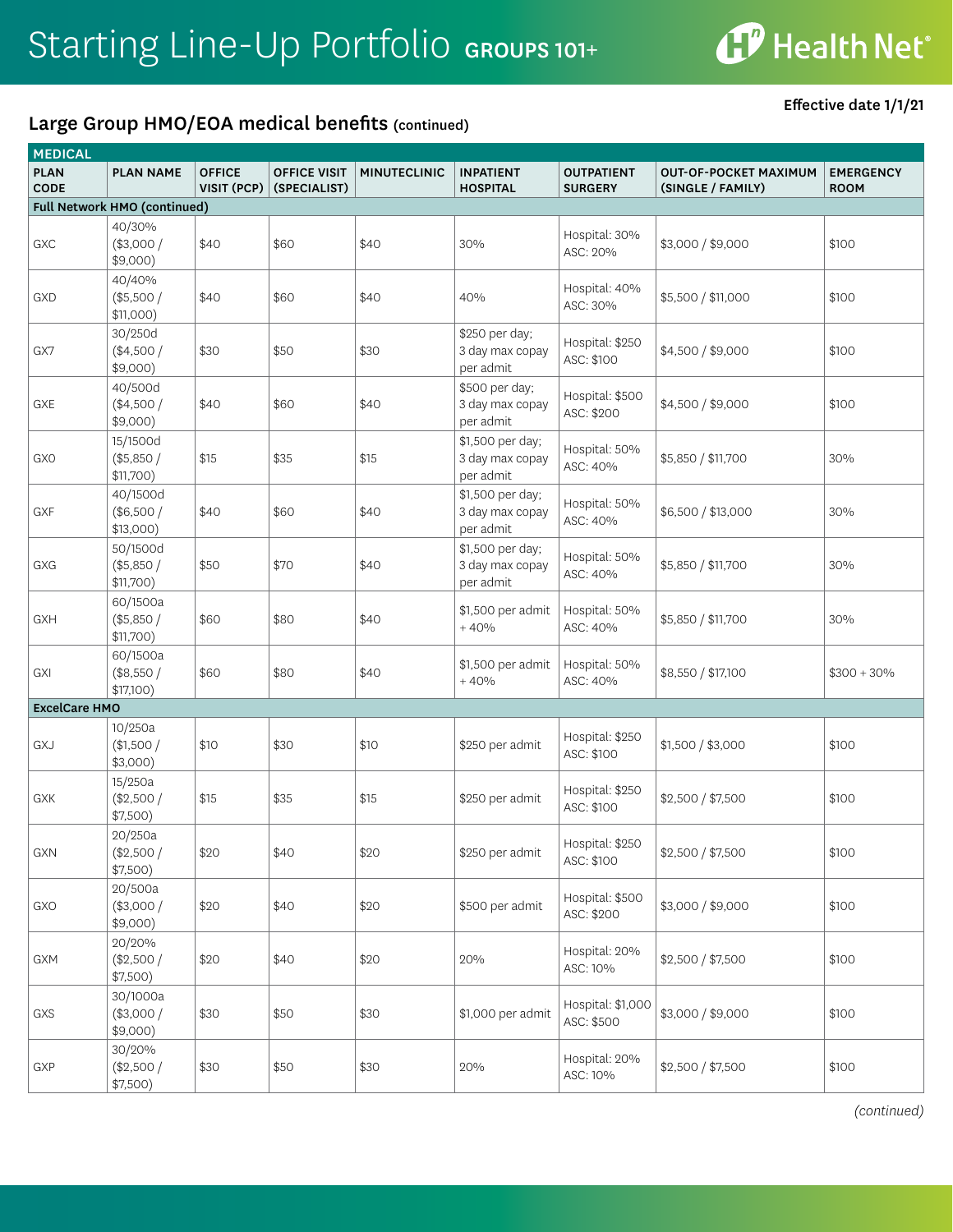

Effective date 1/1/21

| <b>MEDICAL</b>             |                                      |                              |                                     |                     |                                                  |                                     |                                                   |                                 |
|----------------------------|--------------------------------------|------------------------------|-------------------------------------|---------------------|--------------------------------------------------|-------------------------------------|---------------------------------------------------|---------------------------------|
| <b>PLAN</b><br><b>CODE</b> | <b>PLAN NAME</b>                     | <b>OFFICE</b><br>VISIT (PCP) | <b>OFFICE VISIT</b><br>(SPECIALIST) | <b>MINUTECLINIC</b> | <b>INPATIENT</b><br><b>HOSPITAL</b>              | <b>OUTPATIENT</b><br><b>SURGERY</b> | <b>OUT-OF-POCKET MAXIMUM</b><br>(SINGLE / FAMILY) | <b>EMERGENCY</b><br><b>ROOM</b> |
|                            | <b>ExcelCare HMO (continued)</b>     |                              |                                     |                     |                                                  |                                     |                                                   |                                 |
| GXQ                        | 30/30%<br>(\$3,000/<br>\$9,000)      | \$30                         | \$50                                | \$30                | 30%                                              | Hospital: 30%<br>ASC: 20%           | \$3,000 / \$9,000                                 | \$100                           |
| GXT                        | 35/30%<br>(\$5,500/<br>\$11,000)     | \$35                         | \$55                                | \$35                | 30%                                              | Hospital: 30%<br>ASC: 20%           | \$5,500 / \$11,000                                | \$100                           |
| GXU                        | 40/30%<br>$(*3,000/$<br>$$9,000$ )   | \$40                         | \$60                                | \$40                | 30%                                              | Hospital: 30%<br>ASC: 20%           | \$3,000 / \$9,000                                 | \$100                           |
| GXV                        | 40/40%<br>(\$5,500/<br>\$11,000)     | \$40                         | \$60                                | \$40                | 40%                                              | Hospital: 40%<br>ASC: 30%           | \$5,500 / \$11,000                                | \$100                           |
| GXR                        | 30/250d<br>$(*4,500/$<br>$$9,000$ )  | \$30                         | \$50                                | \$30                | \$250 per day;<br>3 day max copay<br>per admit   | Hospital: \$250<br>ASC: \$100       | \$4,500 / \$9,000                                 | \$100                           |
| GXW                        | 40/500d<br>$(*4,500/$<br>$$9,000$ )  | \$40                         | \$60                                | \$40                | \$500 per day;<br>3 day max copay<br>per admit   | Hospital: \$500<br>ASC: \$200       | \$4,500 / \$9,000                                 | \$100                           |
| GXL                        | 15/1500d<br>(\$5,850/<br>\$11,700)   | \$15                         | \$35                                | \$15                | \$1,500 per day;<br>3 day max copay<br>per admit | Hospital: 50%<br>ASC: 40%           | \$5,850 / \$11,700                                | 30%                             |
| GXX                        | 40/1500d<br>(\$6,500/<br>$$13,000$ ) | \$40                         | \$60                                | \$40                | \$1,500 per day;<br>3 day max copay<br>per admit | Hospital: 50%<br>ASC: 40%           | \$6,500 / \$13,000                                | 30%                             |
| GXY                        | 50/1500d<br>(\$5,850/<br>\$11,700)   | \$50                         | \$70                                | \$40                | \$1,500 per day;<br>3 day max copay<br>per admit | Hospital: 50%<br>ASC: 40%           | \$5,850 / \$11,700                                | 30%                             |
| GXZ                        | 60/1500a<br>(\$5,850/<br>\$11,700)   | \$60                         | \$80                                | \$40                | \$1,500 per admit<br>$+40%$                      | Hospital: 50%<br>ASC: 40%           | \$5,850 / \$11,700                                | 30%                             |
| <b>GYO</b>                 | 60/1500a<br>(\$8,550/<br>\$17,100)   | \$60                         | \$80                                | \$40                | \$1,500 per admit<br>$+40%$                      | Hospital: 50%<br>ASC: 40%           | \$8,550 / \$17,100                                | $$300 + 30\%$                   |
| <b>SmartCare HMO</b>       |                                      |                              |                                     |                     |                                                  |                                     |                                                   |                                 |
| <b>GWH</b>                 | 10/250a<br>(\$1,500/<br>$$3,000$ )   | \$10                         | \$30                                | \$10                | \$250 per admit                                  | Hospital: \$250<br>ASC: \$100       | \$1,500 / \$3,000                                 | \$100                           |
| GWI                        | 15/250a<br>(\$2,500/<br>\$7,500)     | \$15                         | \$35                                | \$15                | \$250 per admit                                  | Hospital: \$250<br>ASC: \$100       | \$2,500 / \$7,500                                 | \$100                           |
| GWL                        | 20/500a<br>(\$3,000/<br>\$9,000)     | \$20                         | \$40                                | \$20                | \$500 per admit                                  | Hospital: \$500<br>ASC: \$200       | \$3,000 / \$9,000                                 | \$100                           |
| GWO                        | 30/250d<br>(\$4,500/<br>\$9,000)     | \$30                         | \$50                                | \$30                | \$250 per day;<br>3 day max copay<br>per admit   | Hospital: \$250<br>ASC: \$100       | \$4,500 / \$9,000                                 | \$100                           |
| GWR                        | 40/500d<br>(\$4,500/<br>\$9,000)     | \$40                         | \$60                                | \$40                | \$500 per day;<br>3 day max copay<br>per admit   | Hospital: \$500<br>ASC: \$200       | \$4,500 / \$9,000                                 | \$100                           |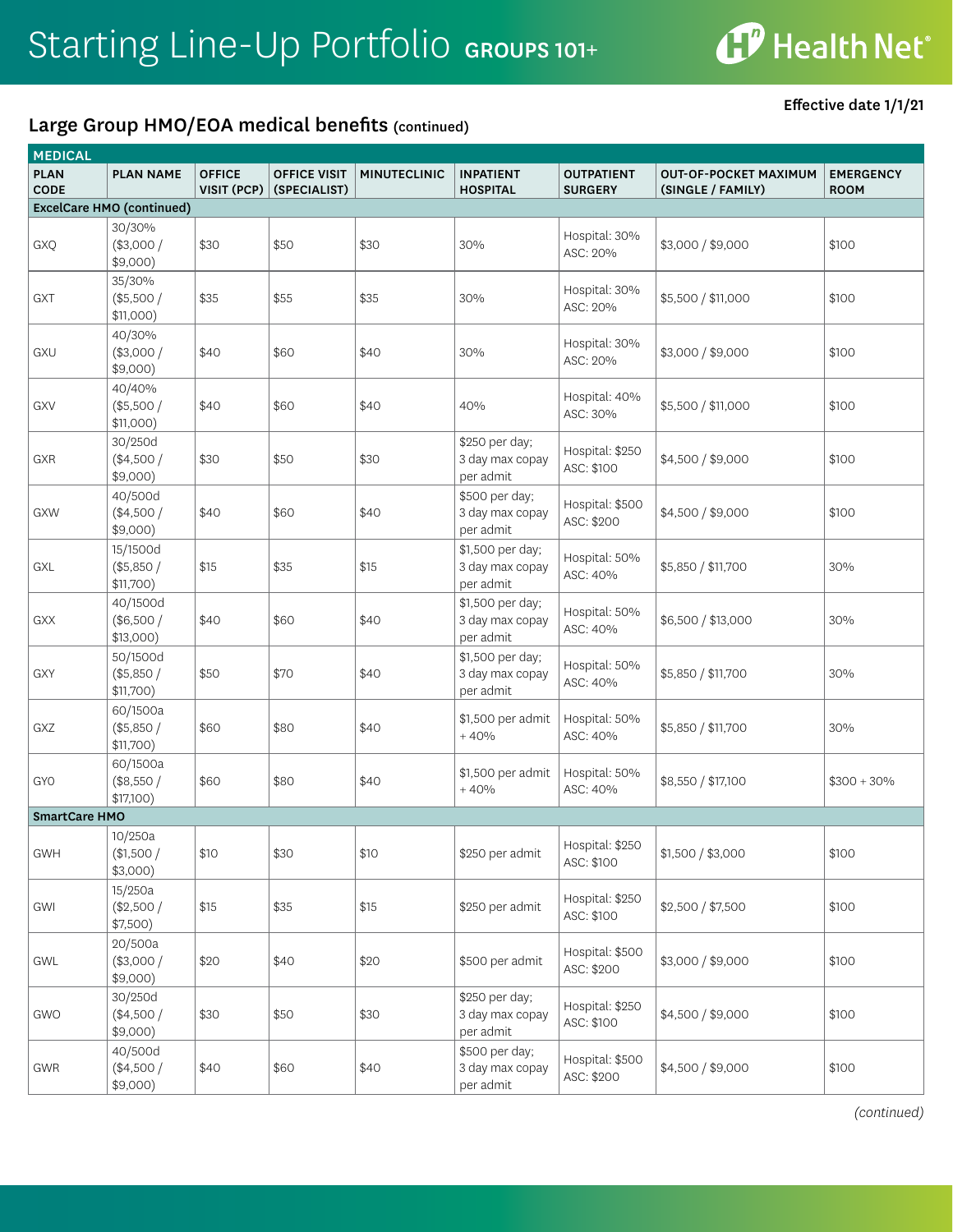

Effective date 1/1/21

| <b>MEDICAL</b>             |                                      |                              |                                     |                     |                                                                   |                                                     |                                                    |                                 |  |
|----------------------------|--------------------------------------|------------------------------|-------------------------------------|---------------------|-------------------------------------------------------------------|-----------------------------------------------------|----------------------------------------------------|---------------------------------|--|
| <b>PLAN</b><br><b>CODE</b> | <b>PLAN NAME</b>                     | <b>OFFICE</b><br>VISIT (PCP) | <b>OFFICE VISIT</b><br>(SPECIALIST) | <b>MINUTECLINIC</b> | <b>INPATIENT</b><br><b>HOSPITAL</b>                               | <b>OUTPATIENT</b><br><b>SURGERY</b>                 | <b>OUT-OF-POCKET MAXIMUM</b><br>(SINGLE / FAMILY)  | <b>EMERGENCY</b><br><b>ROOM</b> |  |
|                            | SmartCare HMO (continued)            |                              |                                     |                     |                                                                   |                                                     |                                                    |                                 |  |
| GWK                        | 20/20%<br>(\$2,500/<br>\$7,500)      | \$20                         | \$40                                | \$20                | 20%                                                               | Hospital: 20%<br>ASC: 10%                           | \$2,500 / \$7,500                                  | \$100                           |  |
| <b>GWM</b>                 | 30/20%<br>(\$2,500/<br>\$7,500)      | \$30                         | \$50                                | \$30                | 20%                                                               | Hospital: 20%<br>ASC: 10%                           | \$2,500 / \$7,500                                  | \$100                           |  |
| <b>GWN</b>                 | 30/30%<br>$(*3,000/$<br>\$9,000)     | \$30                         | \$50                                | \$30                | 30%                                                               | Hospital: 30%<br>ASC: 20%                           | \$3,000 / \$9,000                                  | \$100                           |  |
| GWP                        | 35/30%<br>$(*5,500/$<br>\$11,000)    | \$35                         | \$55                                | \$35                | 30%                                                               | Hospital: 30%<br>ASC: 20%                           | \$5,500 / \$11,000                                 | \$100                           |  |
| <b>GWQ</b>                 | 40/40%<br>$(*5,500/$<br>\$11,000)    | \$40                         | \$60                                | \$40                | 40%                                                               | Hospital: 40%<br>ASC: 30%                           | \$5,500 / \$11,000                                 | \$100                           |  |
| <b>GWT</b>                 | 50/50%<br>(\$5,500/<br>\$11,000)     | \$50                         | \$70                                | \$40                | 50%                                                               | Hospital: 50%<br>ASC: 40%                           | \$5,500 / \$11,000                                 | \$100                           |  |
| GWJ                        | 15/1500d<br>(\$5,850/<br>\$11,700)   | \$15                         | \$35                                | \$15                | \$1,500 per day;<br>3 day max copay<br>per admit                  | Hospital: 50%<br>ASC: 40%                           | \$5,850 / \$11,700                                 | 30%                             |  |
| GWS                        | 40/1500d<br>(\$6,500/<br>$$13,000$ ) | \$40                         | \$60                                | \$40                | \$1,500 per day;<br>3 day max copay<br>per admit                  | Hospital: 50%<br>ASC: 40%                           | \$6,500 / \$13,000                                 | 30%                             |  |
| GWU                        | 50/1500d<br>(\$5,850/<br>\$11,700)   | \$50                         | \$70                                | \$40                | \$1,500 per day;<br>3 day max copay<br>per admit                  | Hospital: 50%<br>ASC: 40%                           | \$5,850 / \$11,700                                 | 30%                             |  |
| GWV                        | 60/1500a<br>(\$5,850/<br>\$11,700)   | \$60                         | \$80                                | \$40                | \$1,500 per admit<br>$+40%$                                       | Hospital: 50%<br>ASC: 40%                           | \$5,850 / \$11,700                                 | 30%                             |  |
| <b>GWW</b>                 | 60/1500a<br>(\$8,550/<br>\$17,100)   | \$60                         | \$80                                | \$40                | \$1,500 per admit<br>$+40%$                                       | Hospital: 50%<br>ASC: 40%                           | \$8,550 / \$17,100                                 | $$300 + 30\%$                   |  |
| Salud HMO y Más            |                                      |                              |                                     |                     |                                                                   |                                                     |                                                    |                                 |  |
| HOY/HOM                    | 10/250a<br>(\$1,500/<br>$$3,000$ )   | SIMNSA: \$5<br>HN: \$10      | SIMNSA: \$5<br>HN: \$30             | \$10                | SIMNSA: \$0<br>HN: \$250 per<br>admit                             | SIMNSA: \$0<br>HN: Hospital:<br>\$250<br>ASC: \$100 | SIMNSA: \$1,500 / \$4,500<br>HN: \$1,500 / \$3,000 | \$100                           |  |
| HON/HOP                    | 15/250a<br>(\$2,500/<br>\$7,500)     | SIMNSA: \$5<br>HN: \$15      | SIMNSA: \$5<br>HN: \$35             | \$15                | SIMNSA: \$0<br>HN: \$250 per<br>admit                             | SIMNSA: \$0<br>HN: Hospital:<br>\$250<br>ASC: \$100 | SIMNSA: \$1,500 / \$4,500<br>HN: \$2,500 / \$7,500 | \$100                           |  |
| H13/H14                    | 20/500a<br>(\$3,000/<br>$$9,000$ )   | SIMNSA: \$5<br>HN: \$20      | SIMNSA: \$5<br>HN: \$40             | \$20                | SIMNSA: \$0<br>HN: \$500 per<br>admit                             | SIMNSA: \$0<br>HN: Hospital:<br>\$500<br>ASC: \$200 | SIMNSA: \$1,500 / \$4,500<br>HN: \$3,000 / \$9,000 | \$100                           |  |
| H19/H1B                    | 30/250d<br>(\$4,500/<br>$$9,000$ )   | SIMNSA: \$5<br>HN: \$30      | SIMNSA: \$5<br>HN: \$50             | \$30                | SIMNSA: \$0<br>HN: \$250 per<br>day; 3 day max<br>copay per admit | SIMNSA: \$0<br>HN: Hospital:<br>\$250<br>ASC: \$100 | SIMNSA: \$1,500 / \$4,500<br>HN: \$4,500 / \$9,000 | \$100                           |  |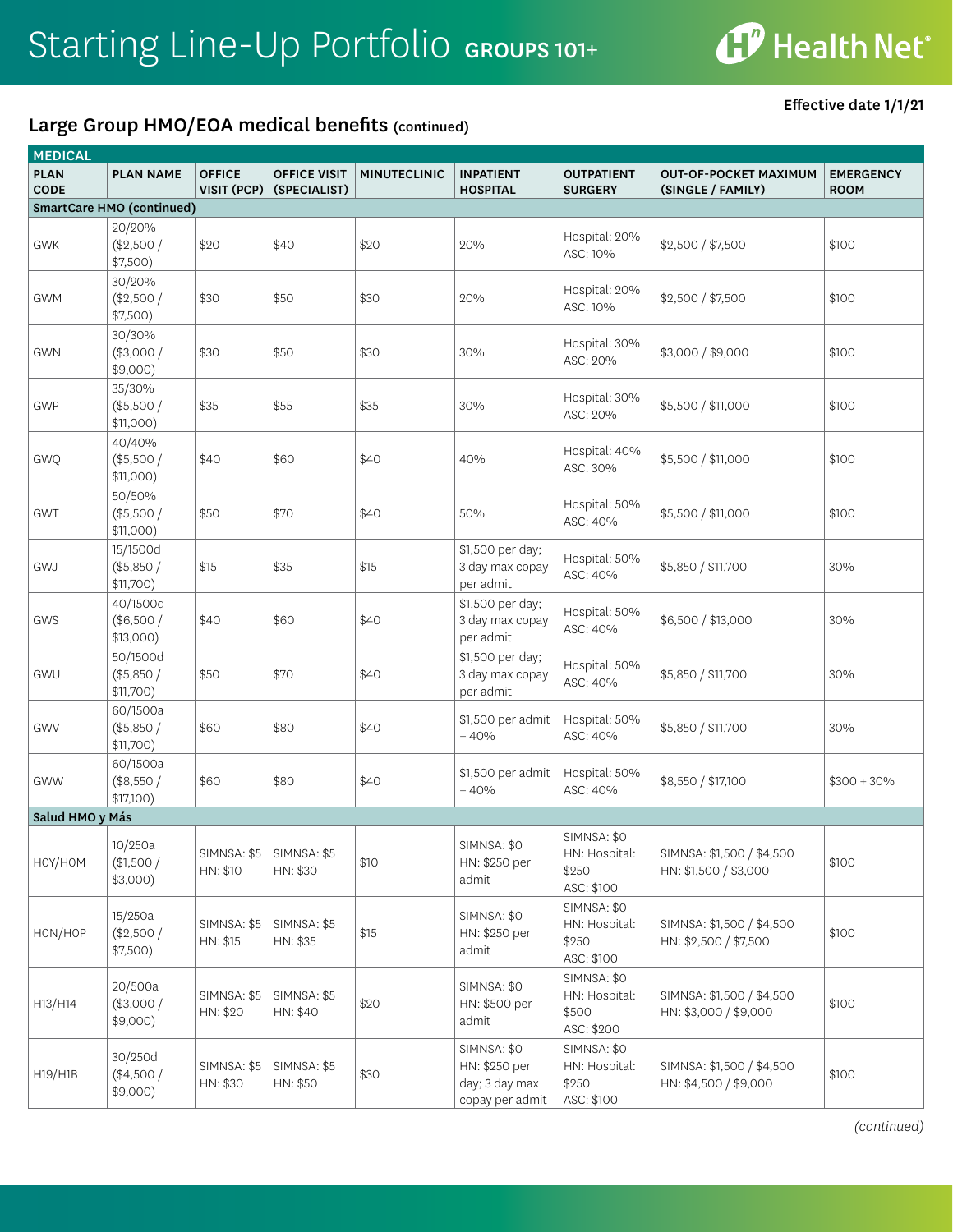### Large Group HMO/EOA medical benefits (continued)

Effective date 1/1/21

| <b>MEDICAL</b>             |                                                    |                              |                                     |                     |                                                                     |                                                         |                                                     |                                 |  |
|----------------------------|----------------------------------------------------|------------------------------|-------------------------------------|---------------------|---------------------------------------------------------------------|---------------------------------------------------------|-----------------------------------------------------|---------------------------------|--|
| <b>PLAN</b><br><b>CODE</b> | <b>PLAN NAME</b>                                   | <b>OFFICE</b><br>VISIT (PCP) | <b>OFFICE VISIT</b><br>(SPECIALIST) | <b>MINUTECLINIC</b> | <b>INPATIENT</b><br><b>HOSPITAL</b>                                 | <b>OUTPATIENT</b><br><b>SURGERY</b>                     | <b>OUT-OF-POCKET MAXIMUM</b><br>(SINGLE / FAMILY)   | <b>EMERGENCY</b><br><b>ROOM</b> |  |
|                            | Salud HMO y Más (continued)                        |                              |                                     |                     |                                                                     |                                                         |                                                     |                                 |  |
| H1G/H1H                    | 40/500d<br>(\$4,500/<br>$$9,000$ )                 | SIMNSA: \$5<br>HN: \$40      | SIMNSA: \$5<br>HN: \$60             | \$40                | SIMNSA: \$0<br>HN: \$500 per<br>day; 3 day max<br>copay per admit   | SIMNSA: \$0<br>HN: Hospital:<br>\$500<br>ASC: \$200     | SIMNSA: \$1,500 / \$4,500<br>HN: \$4,500 / \$9,000  | \$100                           |  |
| H11/H12                    | 20/20%<br>(\$2,500/<br>\$7,500)                    | SIMNSA: \$5<br>HN: \$20      | SIMNSA: \$5<br>HN: \$40             | \$20                | SIMNSA: \$0<br>HN: 20%                                              | SIMNSA: \$0<br>HN: Hospital:<br>20%<br>ASC: 10%         | SIMNSA: \$1,500 / \$4,500<br>HN: \$2,500 / \$7,500  | \$100                           |  |
| H15/H16                    | 30/20%<br>(\$2,500/<br>\$7,500)                    | SIMNSA: \$5<br>HN: \$30      | SIMNSA: \$5<br>HN: \$50             | \$30                | SIMNSA: \$0<br>HN: 20%                                              | SIMNSA: \$0<br>HN: Hospital:<br>20%<br>ASC: 10%         | SIMNSA: \$1,500 / \$4,500<br>HN: \$2,500 / \$7,500  | \$100                           |  |
| H17/H18                    | 30/30%<br>(\$3,000/<br>\$9,000)                    | SIMNSA: \$5<br>HN: \$30      | SIMNSA: \$5<br>HN: \$50             | \$30                | SIMNSA: \$0<br>HN: 30%                                              | <b>SIMNSA: \$0;</b><br>HN: Hospital:<br>30%<br>ASC: 20% | SIMNSA: \$1,500 / \$4,500<br>HN: \$3,000 / \$9,000  | \$100                           |  |
| H1C/H1D                    | 35/30%<br>(\$5,500/<br>\$11,000)                   | SIMNSA: \$5<br>HN: \$35      | SIMNSA: \$5<br>HN: \$55             | \$35                | SIMNSA: \$0<br>HN: 30%                                              | <b>SIMNSA: \$0;</b><br>HN: Hospital:<br>30%<br>ASC: 20% | SIMNSA: \$1,500 / \$4,500<br>HN: \$5,500 / \$11,000 | \$100                           |  |
| H1E/H1F                    | 40/40%<br>(\$5,500/<br>\$11,000)                   | SIMNSA: \$5<br>HN: \$40      | SIMNSA: \$5<br>HN: \$60             | \$40                | SIMNSA: \$0<br>HN: 40%                                              | SIMNSA: \$0<br>HN: Hospital:<br>40%<br>ASC: 30%         | SIMNSA: \$1,500 / \$4,500<br>HN: \$5,500 / \$11,000 | \$100                           |  |
| H0Z/H10                    | 15/1500d<br>(\$5,850/<br>\$11,700)                 | SIMNSA: \$5<br>HN: \$15      | SIMNSA: \$5<br>HN: \$35             | \$15                | SIMNSA: \$0<br>HN: \$1,500 per<br>day; 3 day max<br>copay per admit | SIMNSA: \$0;<br>HN: Hospital:<br>50%<br>ASC: 40%        | SIMNSA: \$1,500 / \$4,500<br>HN: \$5,850 / \$11,700 | 30%                             |  |
| H1L/H1M                    | 50/1500d<br>(\$5,850/<br>\$11,700)                 | SIMNSA: \$5<br>HN: \$50      | SIMNSA: \$5<br>HN: \$70             | \$40                | SIMNSA: \$0<br>HN: \$1,500 per<br>day; 3 day max<br>copay per admit | <b>SIMNSA: \$0;</b><br>HN: Hospital:<br>50%<br>ASC: 40% | SIMNSA: \$1,500 / \$4,500<br>HN: \$5,850 / \$11,700 | 30%                             |  |
| H1J/H1K                    | 40/1500d<br>(\$6,500/<br>$$13,000$ )               | SIMNSA: \$5<br>HN: \$40      | SIMNSA: \$5<br>HN: \$60             | \$40                | SIMNSA: \$0<br>HN: \$1,500 per<br>day; 3 day max<br>copay per admit | SIMNSA: \$0<br>HN: Hospital:<br>50%<br>ASC: 40%         | SIMNSA: \$1,500 / \$4,500<br>HN: \$6,500 / \$13,000 | 30%                             |  |
| HOU/HOV                    | 60/1500a<br>(\$5,850/<br>\$11,700)                 | SIMNSA: \$5;<br>HN: \$60     | <b>SIMNSA: \$5;</b><br>HN: \$80     | \$40                | SIMNSA: \$0; HN:<br>\$1,500 per admit<br>$+40%$                     | SIMNSA: \$0;<br>HN: Hospital:<br>50%<br>ASC: 40%        | SIMNSA: \$1,500 / \$4,500<br>HN: \$5,850 / \$11,700 | 30%                             |  |
| H1N/HOW                    | 60/1500a<br>(\$8,550/<br>\$17,100)                 | SIMNSA: \$5<br>HN: \$60      | SIMNSA: \$5<br>HN: \$80             | \$40                | SIMNSA: \$0<br>HN: \$1,500 per<br>admit + 40%                       | SIMNSA: \$0<br>HN: Hospital:<br>50%<br>ASC: 40%         | SIMNSA: \$1,500 / \$4,500<br>HN: \$8,550 / \$17,100 | $$300 + 30\%$                   |  |
|                            | Salud HMO y Más - Facility Deductible <sup>1</sup> |                              |                                     |                     |                                                                     |                                                         |                                                     |                                 |  |
| HOQ                        | 20/500/10%<br>(\$3,000/<br>$$9,000$ )              | SIMNSA: \$5<br>HN: \$20      | SIMNSA: \$5<br>HN: \$40             | \$20                | SIMNSA: \$0<br>HN: 10%                                              | SIMNSA: \$0<br>HN: Hospital:<br>10%<br>ASC: 5%          | SIMNSA: \$1,500 / \$4,500<br>HN: \$3,000 / \$9,000  | \$100                           |  |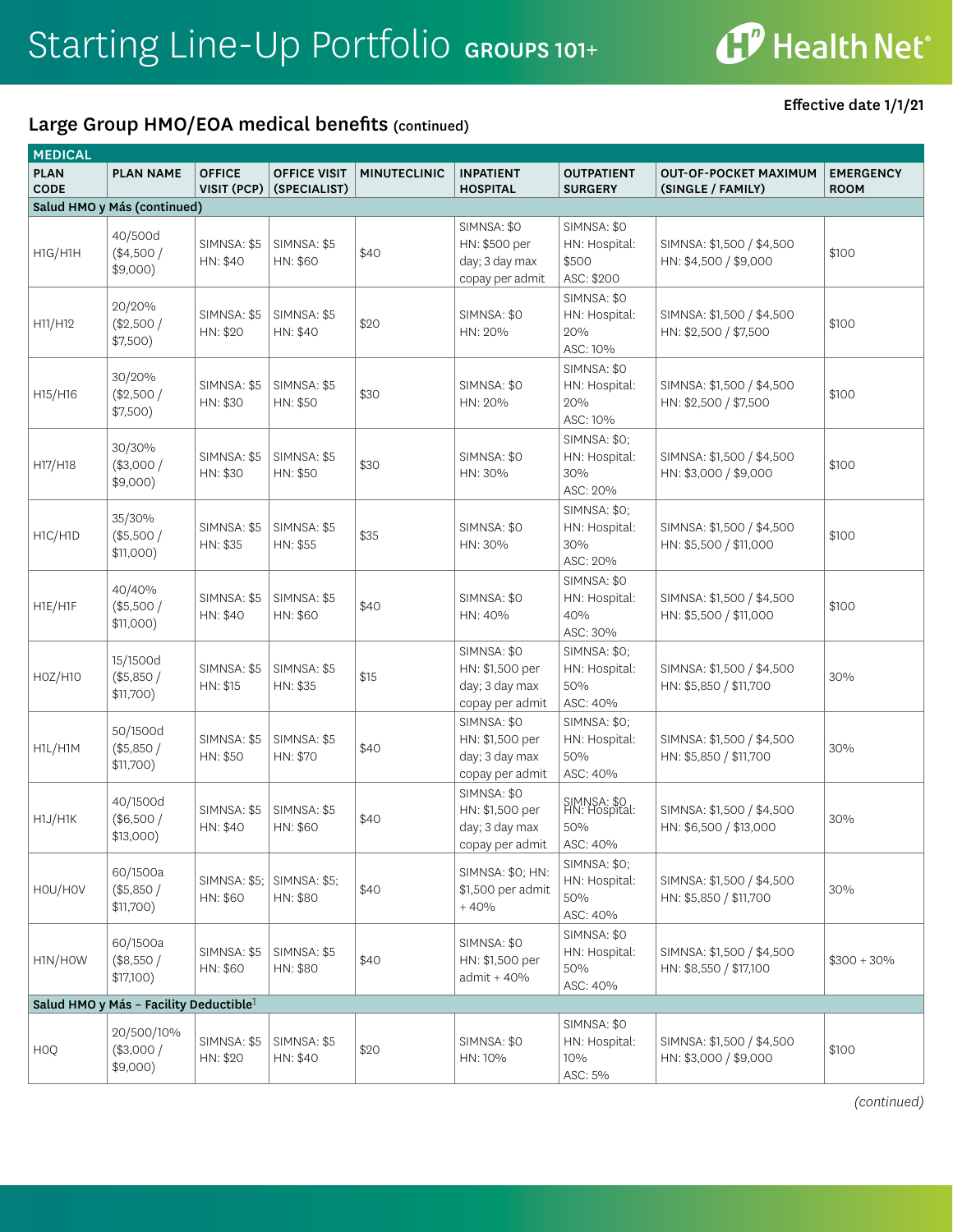# **CP** Health Net®

### Large Group HMO/EOA medical benefits (continued)

Effective date 1/1/21

| <b>MEDICAL</b>             |                                                   |                                |                                     |                     |                                     |                                                         |                                                     |                                 |
|----------------------------|---------------------------------------------------|--------------------------------|-------------------------------------|---------------------|-------------------------------------|---------------------------------------------------------|-----------------------------------------------------|---------------------------------|
| <b>PLAN</b><br><b>CODE</b> | <b>PLAN NAME</b>                                  | <b>OFFICE</b><br>VISIT (PCP)   | <b>OFFICE VISIT</b><br>(SPECIALIST) | <b>MINUTECLINIC</b> | <b>INPATIENT</b><br><b>HOSPITAL</b> | <b>OUTPATIENT</b><br><b>SURGERY</b>                     | <b>OUT-OF-POCKET MAXIMUM</b><br>(SINGLE / FAMILY)   | <b>EMERGENCY</b><br><b>ROOM</b> |
|                            | Salud HMO y Más - Facility Deductible (continued) |                                |                                     |                     |                                     |                                                         |                                                     |                                 |
| <b>HOR</b>                 | 30/1000/20%<br>$(*3,000/$<br>$$9,000$ )           | SIMNSA: \$5<br>HN: \$30        | SIMNSA: \$5<br>HN: \$50             | \$30                | SIMNSA: \$0<br>HN: 20%              | SIMNSA: \$0<br>HN: Hospital:<br>20%<br>ASC: 10%         | SIMNSA: \$1,500 / \$4,500<br>HN: \$3,000 / \$9,000  | \$100                           |
| <b>HOS</b>                 | 30/1500/30%<br>(\$3,000/<br>$$9,000$ )            | <b>SIMNSA: \$5</b><br>HN: \$30 | SIMNSA: \$5<br>HN: \$50             | \$30                | SIMNSA: \$0<br>HN: 30%              | <b>SIMNSA: \$0;</b><br>HN: Hospital:<br>30%<br>ASC: 20% | SIMNSA: \$1,500 / \$4,500<br>HN: \$3,000 / \$9,000  | \$100                           |
| HOT                        | 40/3000/40%<br>(\$5,500/<br>\$11,000)             | SIMNSA: \$5<br>HN: \$40        | SIMNSA: \$5<br>HN: \$60             | \$40                | SIMNSA: \$0<br>HN: 40%              | SIMNSA: \$0<br>HN: Hospital:<br>40%<br>ASC: 30%         | SIMNSA: \$1,500 / \$4,500<br>HN: \$5,500 / \$11,000 | \$100                           |
| HOX                        | 60/4000/40%<br>(\$8,550/<br>\$17,100)             | SIMNSA: \$5<br>HN: \$60        | SIMNSA: \$5<br>HN: \$80             | \$40                | SIMNSA: \$0<br>HN: 40%              | SIMNSA: \$0<br>HN: Hospital:<br>40%<br>ASC: 30%         | SIMNSA: \$1,500 / \$4,500<br>HN: \$8,550 / \$17,100 | \$100                           |
|                            | Salud Mexico - SIMNSA network                     |                                |                                     |                     |                                     |                                                         |                                                     |                                 |
| <b>HOJ</b>                 | 5/0<br>(\$1,500/<br>\$4,500)                      | \$5                            | \$5                                 | N/A                 | \$0                                 | \$0                                                     | \$1,500 / \$4,500                                   | \$10                            |
| CanopyCare HMO             |                                                   |                                |                                     |                     |                                     |                                                         |                                                     |                                 |
| H <sub>6</sub> Q           | 0/250a<br>(\$1,500/<br>\$3,000)                   | \$0                            | \$20                                | N/A                 | \$250 per admit                     | Hospital: \$250<br>ASC: \$100                           | \$1,500 / \$3,000                                   | \$100                           |
| H6R                        | 15/250a<br>(\$2,500/<br>\$7,500)                  | \$15                           | \$35                                | N/A                 | \$250 per admit                     | Hospital: \$250<br>ASC: \$100                           | \$2,500 / \$7,500                                   | \$100                           |
| H6U                        | 20/500a<br>$(*3,000/$<br>$$9,000$ )               | \$20                           | \$40                                | N/A                 | \$500 per admit                     | Hospital: \$500<br>ASC: \$200                           | \$3,000 / \$9,000                                   | \$100                           |
| H6V                        | 20/1000a<br>(\$2,500/<br>\$7,500)                 | \$20                           | \$40                                | N/A                 | \$1,000 per admit                   | Hospital: \$1,000<br>ASC: \$500                         | \$2,500 / \$7,500                                   | \$100                           |
| H6Y                        | 30/1500a<br>(\$2,500/<br>\$7,500)                 | \$30                           | \$50                                | N/A                 | \$1,500 per admit                   | Hospital: \$1,500<br>ASC: \$750                         | \$2,500 / \$7,500                                   | \$200                           |
| H6T                        | 20/20%<br>(\$2,500/<br>\$7,500)                   | \$20                           | \$40                                | N/A                 | 20%                                 | Hospital: 20%<br>ASC: 10%                               | \$2,500 / \$7,500                                   | \$100                           |
| H6W                        | 30/20%<br>(\$2,500/<br>\$7,500)                   | \$30                           | \$50                                | N/A                 | 20%                                 | Hospital: 20%<br>ASC: 10%                               | \$2,500 / \$7,500                                   | \$100                           |
| H6X                        | 30/30%<br>(\$3,000/<br>$$9,000$ )                 | \$30                           | \$50                                | N/A                 | 30%                                 | Hospital: 30%<br>ASC: 20%                               | \$3,000 / \$9,000                                   | \$100                           |
| H6Z                        | 35/30%<br>(\$5,500/<br>\$11,000)                  | \$35                           | \$55                                | N/A                 | 30%                                 | Hospital: 30%<br>ASC: 20%                               | \$5,500 / \$11,000                                  | \$100                           |
| <b>H70</b>                 | 40/40%<br>(\$5,500/<br>\$11,000)                  | \$40                           | \$60                                | N/A                 | 40%                                 | Hospital: 40%<br>ASC: 30%                               | \$5,500 / \$11,000                                  | \$100                           |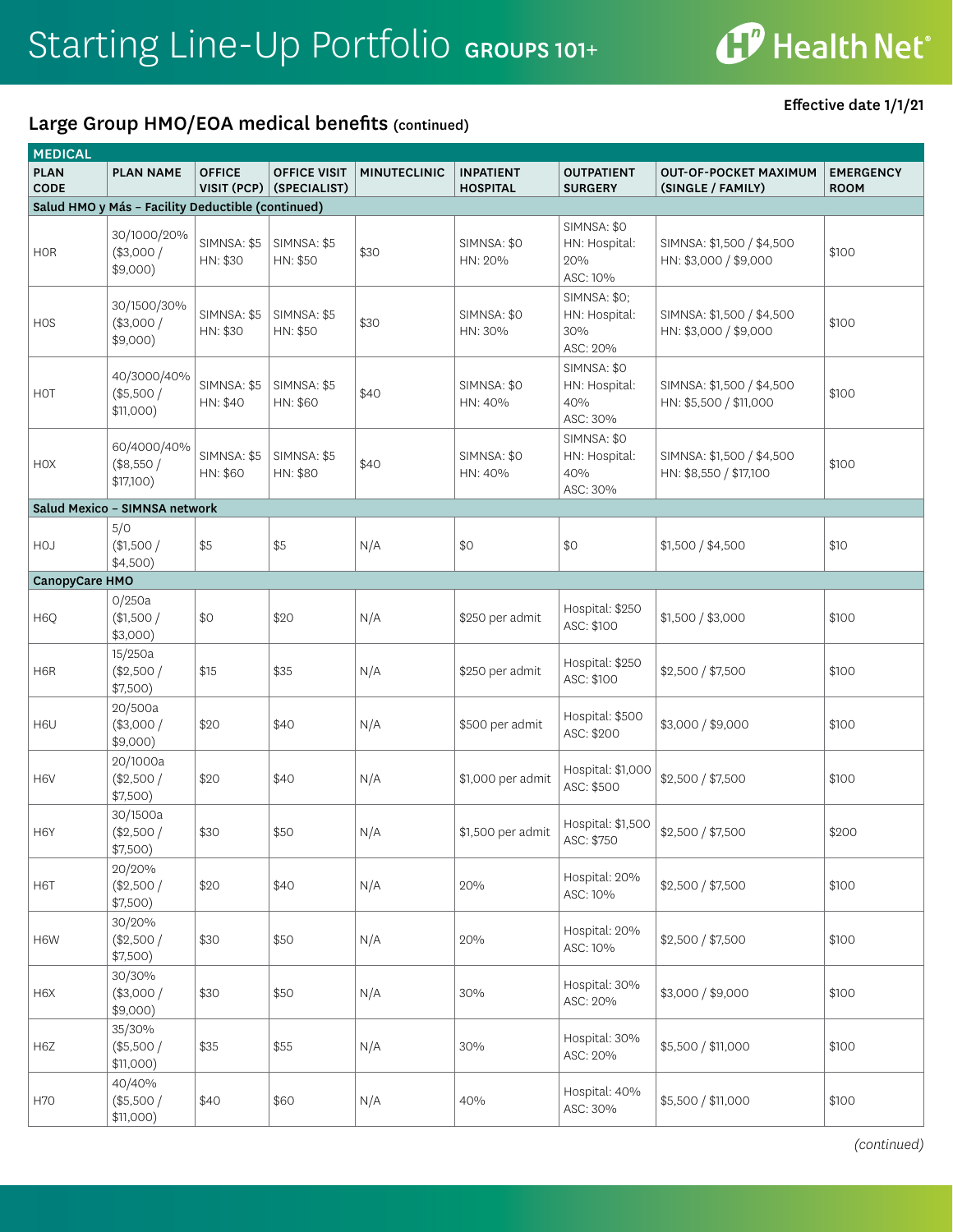

Effective date 1/1/21

| <b>MEDICAL</b>             |                                         |                              |                                     |                     |                                                     |                                          |                                                   |                                 |  |
|----------------------------|-----------------------------------------|------------------------------|-------------------------------------|---------------------|-----------------------------------------------------|------------------------------------------|---------------------------------------------------|---------------------------------|--|
| <b>PLAN</b><br><b>CODE</b> | <b>PLAN NAME</b>                        | <b>OFFICE</b><br>VISIT (PCP) | <b>OFFICE VISIT</b><br>(SPECIALIST) | <b>MINUTECLINIC</b> | <b>INPATIENT</b><br><b>HOSPITAL</b>                 | <b>OUTPATIENT</b><br><b>SURGERY</b>      | <b>OUT-OF-POCKET MAXIMUM</b><br>(SINGLE / FAMILY) | <b>EMERGENCY</b><br><b>ROOM</b> |  |
|                            | CanopyCare HMO <sup>1</sup> (continued) |                              |                                     |                     |                                                     |                                          |                                                   |                                 |  |
| H <sub>6</sub> S           | 15/1500d<br>(\$5,850/<br>\$11,700)      | \$15                         | \$35                                | N/A                 | \$1,500 per day;<br>3 day max                       | Hospital: 50%<br>ASC: 40%                | \$5,850 / \$11,700                                | 30%                             |  |
| H71                        | 40/1000d<br>$(*5,500/$<br>\$11,000)     | \$40                         | \$60                                | N/A                 | \$1,000 per day;<br>3 day max                       | Hospital:<br>\$1,000; ASC:<br>\$500      | \$5,500 / \$11,000                                | \$200                           |  |
| H72                        | 40/1500d<br>(\$6,500/<br>$$13,000$ )    | \$40                         | \$60                                | N/A                 | \$1,500 per day;<br>3 day max                       | Hospital: 50%;<br>ASC: 40%               | \$6,500 / \$13,000                                | 30%                             |  |
| H73                        | 50/1500d<br>(\$5,850/<br>\$11,700)      | \$50                         | \$70                                | N/A                 | \$1,500 per day;<br>3 day max                       | Hospital: 50%<br>ASC: 40%                | \$5,850 / \$11,700                                | 30%                             |  |
| H74                        | 60/1500a<br>(\$8,550/<br>\$17,100)      | \$60                         | \$80                                | N/A                 | \$1,500 per admit<br>$+40%$                         | Hospital: 50%<br>ASC: 40%                | \$8,550 / \$17,100                                | $$300 + 30\%$                   |  |
|                            | POS - Elect Open Access (EOA)           |                              |                                     |                     |                                                     |                                          |                                                   |                                 |  |
| GZ1                        | 10/0 (\$2,500 /<br>\$7,500)             | HMO: \$10<br>PPO: \$30       | HMO: \$30<br>PPO: \$30              | \$10                | HMO: No charge                                      | HMO: Hospital:<br>0%<br>ASC: 0%          | HMO: \$2,500 / \$7,500<br>PPO: \$4,500 / \$9,000  | \$100                           |  |
| GZ <sub>2</sub>            | 10/250a<br>\$1,500/<br>$$3,000$ )       | HMO: \$10<br>PPO: \$30       | HMO: \$30<br>PPO: \$30              | \$10                | HMO: \$250 per<br>admit                             | HMO: Hospital:<br>\$250<br>ASC: \$100    | HMO: \$1,500 / \$3,000<br>PPO: \$3,500 / \$7,000  | \$100                           |  |
| GZ3                        | 15/250a<br>$(*2,500/$<br>\$7,500)       | HMO: \$15<br>PPO: \$35       | HMO: \$35<br>PPO: \$35              | \$15                | HMO: \$250 per<br>admit                             | HMO: Hospital:<br>\$250<br>ASC: \$100    | HMO: \$2,500 / \$7,500<br>PPO: \$4,500 / \$9,000  | \$100                           |  |
| GZE                        | 20/250a<br>(\$2,500/<br>\$7,500)        | HMO: \$20<br>PPO: \$40       | HMO: \$40<br>PPO: \$40              | \$20                | HMO: \$250 per<br>admit                             | HMO: Hospital:<br>\$250<br>ASC: \$100    | HMO: \$2,500 / \$7,500<br>PPO: \$4,500 / \$9,000  | \$100                           |  |
| GZK                        | 30/250d<br>$(*4,500/$<br>$$9,000$ )     | HMO: \$30;<br>PPO: \$50      | HMO: \$50<br>PPO: \$50              | \$30                | HMO: \$250 per<br>day; 3 day max<br>copay per admit | HMO: Hospital:<br>\$250<br>ASC: \$100    | HMO: \$4,500 / \$9,000<br>PPO: \$6,500 / \$13,000 | \$100                           |  |
| GZG                        | 20/500d<br>$(*3,000/$<br>\$9,000)       | HMO: \$20<br>PPO: \$40       | HMO: \$40<br>PPO: \$40              | \$20                | HMO: \$500 per<br>day; 4 day max<br>copay per admit | HMO: Hospital:<br>\$500<br>ASC: \$200    | HMO: \$3,000 / \$9,000<br>PPO: \$5,000 / \$10,000 | \$100                           |  |
| GZF                        | 20/500a<br>$(*3,000/$<br>$$9,000$ )     | HMO: \$20<br>PPO: \$40       | HMO: \$40<br>PPO: \$40              | \$20                | HMO: \$500 per<br>admit                             | HMO: Hospital:<br>\$500<br>ASC: \$200    | HMO: \$3,000 / \$9,000<br>PPO: \$5,000 / \$10,000 | \$100                           |  |
| GZL                        | 30/1000a<br>(\$3,000/<br>\$9,000)       | HMO: \$30<br>PPO: \$50       | HMO: \$50<br>PPO: \$50              | \$30                | HMO: \$1,000 per<br>admit                           | HMO: Hospital:<br>\$1,000; ASC:<br>\$500 | HMO: \$3,000 / \$9,000<br>PPO: \$5,000 / \$10,000 | \$100                           |  |
| GZ7                        | 40/500d<br>(\$4,500/<br>\$9,000)        | HMO: \$40<br>PPO: \$60       | HMO: \$60<br>PPO: \$60              | \$40                | HMO: \$500 per<br>day; 3 day max<br>copay per admit | HMO: Hospital:<br>\$500<br>ASC: \$200    | HMO: \$4,500 / \$9,000<br>PPO: \$6,500 / \$13,000 | \$100                           |  |
| GZD                        | 20/20%<br>(\$2,500/<br>\$7,500)         | HMO: \$20<br>PPO: \$40       | HMO: \$40<br>PPO: \$40              | \$20                | HMO: 20%                                            | HMO: Hospital:<br>20%<br>ASC: 10%        | HMO: \$2,500 / \$7,500<br>PPO: \$4,500 / \$9,000  | \$100                           |  |
| GZH                        | 30/20%<br>(\$2,500/<br>\$7,500)         | HMO: \$30<br>PPO: \$50       | HMO: \$50<br>PPO: \$50              | \$30                | HMO: 20%                                            | HMO: Hospital:<br>20%<br>ASC: 10%        | HMO: \$2,500 / \$7,500<br>PPO: \$4,500 / \$9,000  | \$100                           |  |
| GZM                        | 40/20%<br>(\$2,500/<br>\$7,500)         | HMO: \$40<br>PPO: \$60       | HMO: \$60<br>PPO: \$60              | \$40                | HMO: 20%                                            | HMO: Hospital:<br>20%<br>ASC: 10%        | HMO: \$2,500 / \$7,500<br>PPO: \$4,500 / \$9,000  | \$100                           |  |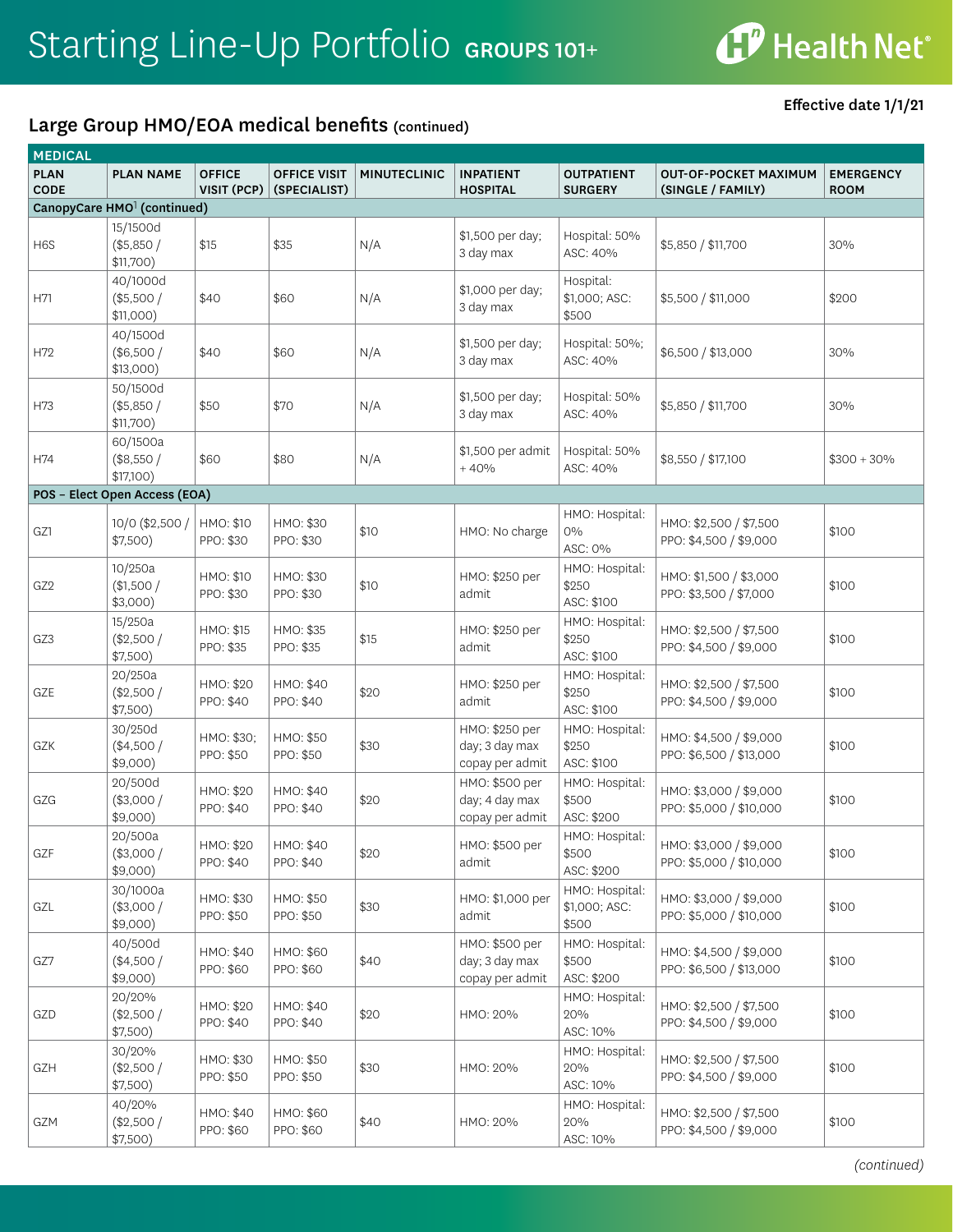### Large Group HMO/EOA medical benefits (continued)

Effective date 1/1/21

| <b>MEDICAL</b>             |                                                   |                              |                                     |                     |                                                       |                                       |                                                    |                                 |
|----------------------------|---------------------------------------------------|------------------------------|-------------------------------------|---------------------|-------------------------------------------------------|---------------------------------------|----------------------------------------------------|---------------------------------|
| <b>PLAN</b><br><b>CODE</b> | <b>PLAN NAME</b>                                  | <b>OFFICE</b><br>VISIT (PCP) | <b>OFFICE VISIT</b><br>(SPECIALIST) | <b>MINUTECLINIC</b> | <b>INPATIENT</b><br><b>HOSPITAL</b>                   | <b>OUTPATIENT</b><br><b>SURGERY</b>   | <b>OUT-OF-POCKET MAXIMUM</b><br>(SINGLE / FAMILY)  | <b>EMERGENCY</b><br><b>ROOM</b> |
|                            | POS - Elect Open Access (EOA) (continued)         |                              |                                     |                     |                                                       |                                       |                                                    |                                 |
| GZJ                        | 30/30%<br>(\$3,000/<br>$$9,000$ )                 | HMO: \$30<br>PPO: \$50       | HMO: \$50<br>PPO: \$50              | \$30                | HMO: 30%                                              | HMO: Hospital:<br>30%<br>ASC: 20%     | HMO: \$3,000 / \$9,000<br>PPO: \$5,000 / \$10,000  | \$100                           |
| GZI                        | 35/30%<br>(\$5,500/<br>\$11,000)                  | HMO: \$35<br>PPO: \$55       | HMO: \$55<br>PPO: \$55              | \$35                | HMO: 30%                                              | HMO: Hospital:<br>30%<br>ASC: 20%     | HMO: \$5,500 / \$11,000<br>PPO: \$7,500 / \$15,000 | \$100                           |
| GZ5                        | 40/30%<br>(\$3,000/<br>$$9,000$ )                 | HMO: \$40;<br>PPO: \$60      | HMO: \$60<br>PPO: \$60              | \$40                | HMO: 30%                                              | HMO: Hospital:<br>30%<br>ASC: 20%     | HMO: \$3,000 / \$9,000<br>PPO: \$5,000 / \$10,000  | \$100                           |
| GZ6                        | 40/40%<br>(\$5,500/<br>\$11,000)                  | HMO: \$40<br>PPO: \$60       | HMO: \$60<br>PPO: \$60              | \$40                | HMO: 40%                                              | HMO: Hospital:<br>40%<br>ASC: 30%     | HMO: \$5,500 / \$11,000<br>PPO: \$7,500 / \$15,000 | \$100                           |
| GZ4                        | 15/1500d<br>(\$5,850/<br>\$11,700)                | HMO: \$15<br>PPO: \$35       | HMO: \$35<br>PPO: \$35              | \$15                | HMO: \$1,500 per<br>day; 3 day max<br>copay per admit | HMO: Hospital:<br>50%<br>ASC: 40%     | HMO: \$5,850 / \$11,700<br>PPO: \$7,850 / \$15,700 | 30%                             |
| GZ9                        | 40/1500d<br>(\$6,500/<br>$$13,000$ )              | HMO: \$40<br>PPO: \$60       | HMO: \$60<br>PPO: \$60              | \$40                | HMO: \$1,500 per<br>day; 3 day max<br>copay per admit | HMO: Hospital:<br>50%<br>ASC: 40%     | HMO: \$6,500 / \$13,000<br>PPO: \$8,500 / \$17,000 | 30%                             |
| GZ8                        | 50/1500d<br>(\$5,850/<br>\$11,700)                | HMO: \$50<br>PPO: \$70       | HMO: \$70<br>PPO: \$70              | \$40                | HMO: \$1,500 per<br>day; 3 day max<br>copay per admit | HMO: Hospital:<br>50%<br>ASC: 40%     | HMO: \$5,850 / \$11,700<br>PPO: \$7,850 / \$15,700 | 30%                             |
| GZB                        | 60/1500a<br>(\$5,850/<br>\$11,700)                | HMO: \$60<br>PPO: \$80       | HMO: \$80<br>PPO: \$80              | \$40                | HMO: \$1,500 per<br>admit + 40%                       | HMO: Hospital:<br>50%<br>ASC: 40%     | HMO: \$5,850 / \$11,700<br>PPO: \$7,850 / \$15,700 | 30%                             |
| GZC                        | 60/1500a<br>(\$8,550/<br>\$17,100)                | HMO: \$60<br>PPO: \$80       | HMO: \$80<br>PPO: \$80              | \$40                | HMO: \$1,500 per<br>admit + 40%                       | HMO: Hospital:<br>50%<br>ASC: 40%     | HMO: \$8,550 / \$17,100<br>PPO: \$8,550 / \$17,100 | $$300 + 30\%$                   |
|                            | POS - Elect Open Access (EOA) Facility Deductible |                              |                                     |                     |                                                       |                                       |                                                    |                                 |
| GZQ                        | 20/500/10%<br>(\$3,000/<br>$$9,000$ )             | HMO: \$20<br>PPO: \$40       | HMO: \$40<br>PPO: \$40              | \$20                | HMO: 10%                                              | HMO: Hospital:<br>10%<br>ASC: 5%      | HMO: \$3,000 / \$9,000<br>PPO: \$5,000 / \$10,000  | \$100                           |
| GZR                        | 30/1000/20%<br>(\$3,000/<br>\$9,000)              | HMO: \$30<br>PPO: \$50       | HMO: \$50<br>PPO: \$50              | \$30                | HMO: 20%                                              | HMO: Hospital:<br>20%<br>ASC: 10%     | HMO: \$3,000 / \$9,000<br>PPO: \$5,000 / \$10,000  | \$100                           |
| GZN                        | 30/1500/30%<br>$(*3,000/$<br>\$9,000)             | HMO: \$30<br>PPO: \$50       | HMO: \$50<br>PPO: \$50              | \$30                | HMO: 30%                                              | HMO: Hospital:<br>30%<br>ASC: 20%     | HMO: \$3,000 / \$9,000<br>PPO: \$5,000 / \$10,000  | \$100                           |
| GZO                        | 40/3000/40%<br>(\$5,500/<br>\$11,000)             | HMO: \$40<br>PPO: \$60       | HMO: \$60<br>PPO: \$60              | \$40                | HMO: 40%                                              | HMO: Hospital:<br>40%<br>ASC: 30%     | HMO: \$5,500 / \$11,000<br>PPO: \$7,500 / \$15,000 | \$100                           |
| GZP                        | 60/4000/40%<br>(\$8,550/<br>\$17,100)             | HMO: \$60<br>PPO: \$80       | HMO: \$80<br>PPO: \$80              | \$40                | HMO: 40%                                              | HMO: Hospital:<br>40%; ASC: 30%       | HMO: \$8,550 / \$17,100<br>PPO: \$8,550 / \$17,100 | \$100                           |
| <b>ExcelCare EOA</b>       |                                                   |                              |                                     |                     |                                                       |                                       |                                                    |                                 |
| GZS                        | 10/250a<br>\$1,500/<br>$$3,000$ )                 | HMO: \$10<br>PPO: \$30       | HMO: \$30<br>PPO: \$30              | \$10                | HMO: \$250 per<br>admit                               | HMO: Hospital:<br>\$250<br>ASC: \$100 | HMO: \$1,500 / \$3,000<br>PPO: \$3,500 / \$7,000   | \$100                           |
| GZT                        | 15/250a<br>(\$2,500/<br>\$7,500)                  | HMO: \$15<br>PPO: \$35       | HMO: \$35<br>PPO: \$35              | \$15                | HMO: \$250 per<br>admit                               | HMO: Hospital:<br>\$250<br>ASC: \$100 | HMO: \$2,500 / \$7,500<br>PPO: \$4,500 / \$9,000   | \$100                           |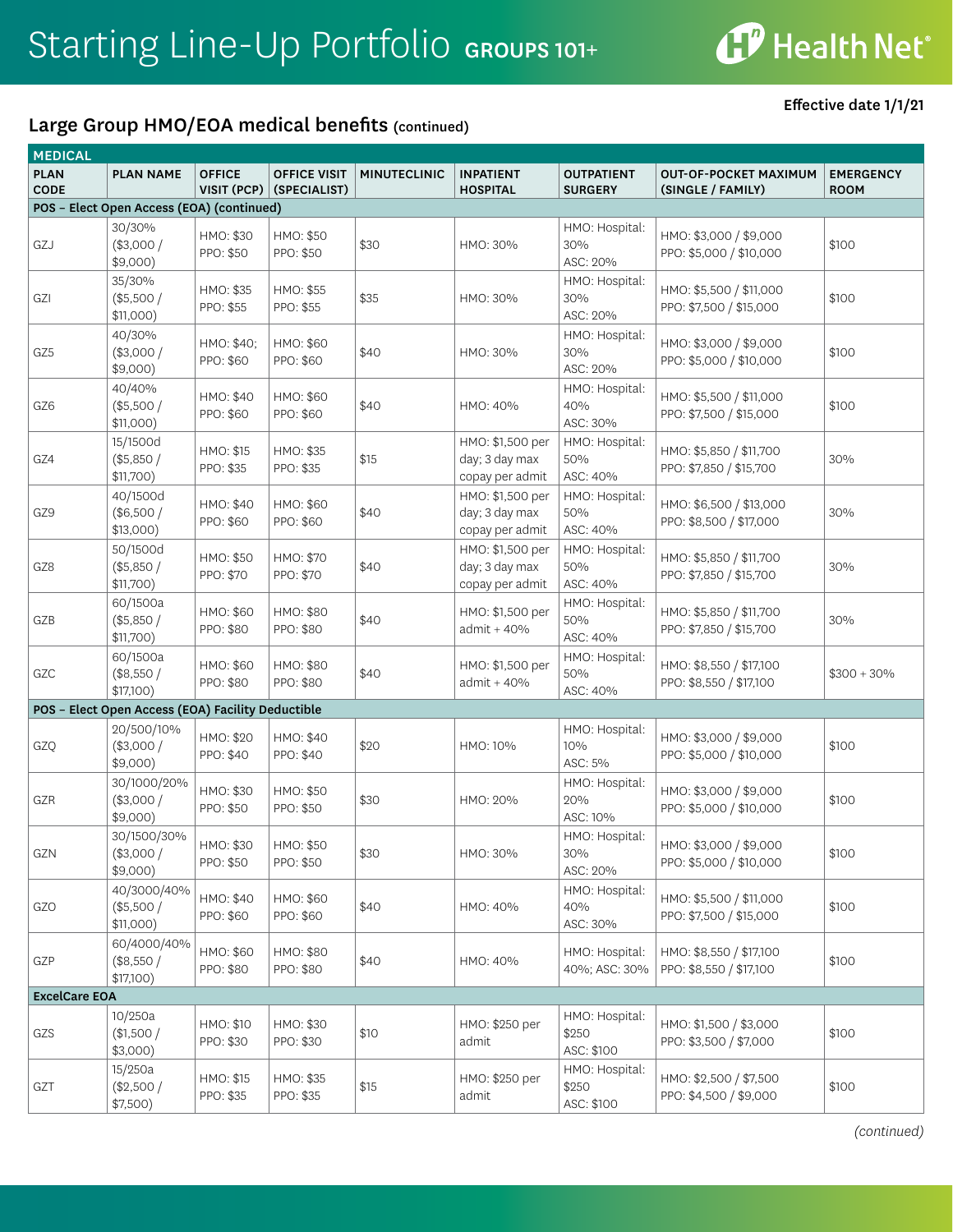### Large Group HMO/EOA medical benefits (continued)

Effective date 1/1/21

| <b>MEDICAL</b>             |                                      |                              |                                     |                     |                                                       |                                         |                                                    |                                 |
|----------------------------|--------------------------------------|------------------------------|-------------------------------------|---------------------|-------------------------------------------------------|-----------------------------------------|----------------------------------------------------|---------------------------------|
| <b>PLAN</b><br><b>CODE</b> | <b>PLAN NAME</b>                     | <b>OFFICE</b><br>VISIT (PCP) | <b>OFFICE VISIT</b><br>(SPECIALIST) | <b>MINUTECLINIC</b> | <b>INPATIENT</b><br><b>HOSPITAL</b>                   | <b>OUTPATIENT</b><br><b>SURGERY</b>     | <b>OUT-OF-POCKET MAXIMUM</b><br>(SINGLE / FAMILY)  | <b>EMERGENCY</b><br><b>ROOM</b> |
|                            | ExcelCare EOA (continued)            |                              |                                     |                     |                                                       |                                         |                                                    |                                 |
| GZW                        | 20/250a<br>(\$2,500/<br>\$7,500)     | HMO: \$20<br>PPO: \$40       | HMO: \$40<br>PPO: \$40              | \$20                | HMO: \$250 per<br>admit                               | HMO: Hospital:<br>\$250<br>ASC: \$100   | HMO: \$2,500 / \$7,500<br>PPO: \$4,500 / \$9,000   | \$100                           |
| GZX                        | 20/500a<br>$(*3,000/$<br>\$9,000)    | HMO: \$20<br>PPO: \$40       | HMO: \$40<br>PPO: \$40              | \$20                | HMO: \$500 per<br>admit                               | HMO: Hospital:<br>\$500<br>ASC: \$200   | HMO: \$3,000 / \$9,000<br>PPO: \$5,000 / \$10,000  | \$100                           |
| GZZ                        | 30/250d<br>(\$4,500/<br>\$9,000)     | HMO: \$30<br>PPO: \$50       | HMO: \$50<br>PPO: \$50              | \$30                | HMO: \$250 per<br>day; 3 day max<br>copay per admit   | HMO: Hospital:<br>\$250<br>ASC: \$100   | HMO: \$4,500 / \$9,000<br>PPO: \$6,500 / \$13,000  | \$100                           |
| H <sub>0</sub>             | 30/1000a<br>$(*3,000/$<br>$$9,000$ ) | HMO: \$30<br>PPO: \$50       | HMO: \$50<br>PPO: \$50              | \$30                | HMO: \$1,000 per<br>admit                             | HMO: Hospital:<br>\$1,000<br>ASC: \$500 | HMO: \$3,000 / \$9,000<br>PPO: \$5,000 / \$10,000  | \$100                           |
| H04                        | 40/500d<br>(\$4,500/<br>\$9,000)     | HMO: \$40<br>PPO: \$60       | HMO: \$60<br>PPO: \$60              | \$40                | HMO: \$500 per<br>day; 3 day max<br>copay per admit   | HMO: Hospital:<br>\$500<br>ASC: \$200   | HMO: \$4,500 / \$9,000<br>PPO: \$6,500 / \$13,000  | \$100                           |
| GZV                        | 20/20%<br>$(*2,500/$<br>\$7,500)     | HMO: \$20<br>PPO: \$40       | HMO: \$40<br>PPO: \$40              | \$20                | HMO: 20%                                              | HMO: Hospital:<br>20%<br>ASC: 10%       | HMO: \$2,500 / \$7,500<br>PPO: \$4,500 / \$9,000   | \$100                           |
| GZY                        | 30/20%<br>$(*2,500/$<br>\$7,500)     | HMO: \$30<br>PPO: \$50       | HMO: \$50<br>PPO: \$50              | \$30                | HMO: 20%                                              | HMO: Hospital:<br>20%<br>ASC: 10%       | HMO: \$2,500 / \$7,500<br>PPO: \$4,500 / \$9,000   | \$100                           |
| <b>HOB</b>                 | 30/30%<br>$(*3,000/$<br>\$9,000)     | HMO: \$30<br>PPO: \$50       | HMO: \$50<br>PPO: \$50              | \$30                | HMO: 30%                                              | HMO: Hospital:<br>30%<br>ASC: 20%       | HMO: \$3,000 / \$9,000<br>PPO: \$5,000 / \$10,000  | \$100                           |
| H <sub>09</sub>            | 35/30%<br>(\$5,500/<br>\$11,000)     | HMO: \$35<br>PPO: \$55       | HMO: \$55<br>PPO: \$55              | \$35                | HMO: 30%                                              | HMO: Hospital:<br>30%<br>ASC: 20%       | HMO: \$5,500 / \$11,000<br>PPO: \$7,500 / \$15,000 | \$100                           |
| H <sub>O</sub> 1           | 40/20%<br>$(*2,500/$<br>\$7,500)     | HMO: \$40<br>PPO: \$60       | HMO: \$60<br>PPO: \$60              | \$40                | HMO: 20%                                              | HMO: Hospital:<br>20%<br>ASC: 10%       | HMO: \$2,500 / \$7,500<br>PPO: \$4,500 / \$9,000   | \$100                           |
| H <sub>02</sub>            | 40/30%<br>$(*3,000/$<br>\$9,000)     | HMO: \$40<br>PPO: \$60       | HMO: \$60<br>PPO: \$60              | \$40                | HMO: 30%                                              | HMO: Hospital:<br>30%<br>ASC: 20%       | HMO: \$3,000 / \$9,000<br>PPO: \$5,000 / \$10,000  | \$100                           |
| H <sub>03</sub>            | 40/40%<br>(\$5,500/<br>\$11,000)     | HMO: \$40<br>PPO: \$60       | HMO: \$60<br>PPO: \$60              | \$40                | HMO: 40%                                              | HMO: Hospital:<br>40%<br>ASC: 30%       | HMO: \$5,500 / \$11,000<br>PPO: \$7,500 / \$15,000 | \$100                           |
| GZU                        | 15/1500d<br>(\$5,850/<br>\$11,700)   | HMO: \$15<br>PPO: \$35       | HMO: \$35<br>PPO: \$35              | \$15                | HMO: \$1,500 per<br>day; 3 day max<br>copay per admit | HMO: Hospital:<br>50%<br>ASC: 40%       | HMO: \$5,850 / \$11,700<br>PPO: \$7,850 / \$15,700 | 30%                             |
| <b>H06</b>                 | 40/1500d<br>(\$6,500/<br>$$13,000$ ) | HMO: \$40<br>PPO: \$60       | HMO: \$60<br>PPO: \$60              | \$40                | HMO: \$1,500 per<br>day; 3 day max<br>copay per admit | HMO: Hospital:<br>50%<br>ASC: 40%       | HMO: \$6,500 / \$13,000<br>PPO: \$8,500 / \$17,000 | 30%                             |
| H <sub>0</sub> 5           | 50/1500d<br>(\$5,850/<br>\$11,700)   | HMO: \$50<br>PPO: \$70       | HMO: \$70<br>PPO: \$70              | \$40                | HMO: \$1,500 per<br>day; 3 day max<br>copay per admit | HMO: Hospital:<br>50%<br>ASC: 40%       | HMO: \$5,850 / \$11,700<br>PPO: \$7,850 / \$15,700 | 30%                             |
| H <sub>O</sub>             | 60/1500a<br>(\$5,850/<br>\$11,700)   | HMO: \$60<br>PPO: \$80       | HMO: \$80<br>PPO: \$80              | \$40                | HMO: \$1,500 per<br>admit + 40%                       | HMO: Hospital:<br>50%<br>ASC: 40%       | HMO: \$5,850 / \$11,700<br>PPO: \$7,850 / \$15,700 | 30%                             |
| H08                        | 60/1500a<br>(\$8,550/<br>\$17,100)   | HMO: \$60<br>PPO: \$80       | HMO: \$80<br>PPO: \$80              | \$40                | HMO: \$1,500 per<br>$admit + 40%$                     | HMO: Hospital:<br>50% ASC: 40%          | HMO: \$8,550 / \$17,100<br>PPO: \$8,550 / \$17,100 | $$300 + 30\%$                   |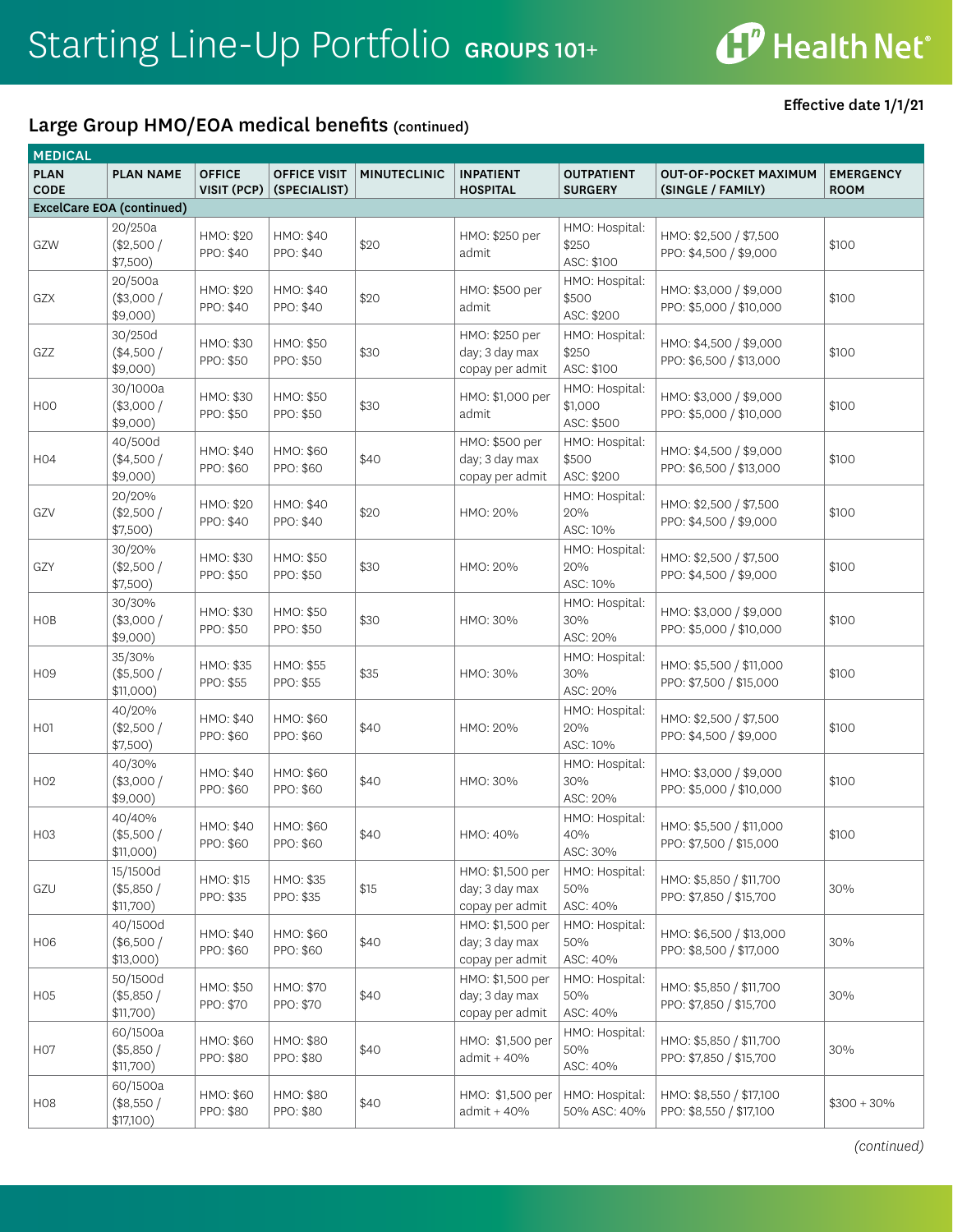#### Large Group HMO/EOA medical benefits (continued)

Effective date 1/1/21

| <b>MEDICAL</b>             |                                            |                                |                                     |                     |                                     |                                     |                                                    |                                 |  |  |  |
|----------------------------|--------------------------------------------|--------------------------------|-------------------------------------|---------------------|-------------------------------------|-------------------------------------|----------------------------------------------------|---------------------------------|--|--|--|
| <b>PLAN</b><br><b>CODE</b> | <b>PLAN NAME</b>                           | <b>OFFICE</b><br>$VISIT$ (PCP) | <b>OFFICE VISIT</b><br>(SPECIALIST) | <b>MINUTECLINIC</b> | <b>INPATIENT</b><br><b>HOSPITAL</b> | <b>OUTPATIENT</b><br><b>SURGERY</b> | <b>OUT-OF-POCKET MAXIMUM</b><br>(SINGLE / FAMILY)  | <b>EMERGENCY</b><br><b>ROOM</b> |  |  |  |
|                            | <b>ExcelCare EOA - Facility Deductible</b> |                                |                                     |                     |                                     |                                     |                                                    |                                 |  |  |  |
| <b>HOF</b>                 | 20/500/10%<br>(\$3,000/<br>$$9,000$ )      | HMO: \$20<br>PPO: \$40         | HMO: \$40<br>PPO: \$40              | \$20                | HMO: 10%                            | HMO: Hospital:<br>10%<br>ASC: 5%    | HMO: \$3,000 / \$9,000<br>PPO: \$5,000 / \$10,000  | \$100                           |  |  |  |
| <b>HOG</b>                 | 30/1000/20%<br>(\$3,000/<br>$$9,000$ )     | HMO: \$30<br>PPO: \$50         | HMO: \$50<br>PPO: \$50              | \$30                | HMO: 20%                            | HMO: Hospital:<br>20%<br>ASC: 10%   | HMO: \$3,000 / \$9,000<br>PPO: \$5,000 / \$10,000  | \$100                           |  |  |  |
| <b>HOC</b>                 | 30/1500/30%<br>(\$3,000/<br>$$9,000$ )     | HMO: \$30<br>PPO: \$50         | HMO: \$50<br>PPO: \$50              | \$30                | HMO: 30%                            | HMO: Hospital:<br>30%<br>ASC: 20%   | HMO: \$3,000 / \$9,000<br>PPO: \$5,000 / \$10,000  | \$100                           |  |  |  |
| <b>HOD</b>                 | 40/3000/40%<br>(\$5,500/<br>$$11,000$ )    | HMO: \$40<br>PPO: \$60         | HMO: \$60<br>PPO: \$60              | \$40                | HMO: 40%                            | HMO: Hospital:<br>40%<br>ASC: 30%   | HMO: \$5,500 / \$11,000<br>PPO: \$7,500 / \$15,000 | \$100                           |  |  |  |
| <b>HOE</b>                 | 60/4000/40%<br>(\$8,550/<br>\$17,100)      | HMO: \$60<br>PPO: \$80         | HMO: \$80<br>PPO: \$80              | \$40                | HMO: 40%                            | HMO: Hospital:<br>40%<br>ASC: 30%   | HMO: \$8,550 / \$17,100<br>PPO: \$8,550 / \$17,100 | \$100                           |  |  |  |

## Large Group PPO medical benefits

| <b>MEDICAL</b>             |                                         |                              |                                     |                     |                                     |                                     |                                                   |                                 |
|----------------------------|-----------------------------------------|------------------------------|-------------------------------------|---------------------|-------------------------------------|-------------------------------------|---------------------------------------------------|---------------------------------|
| <b>PLAN</b><br><b>CODE</b> | <b>PLAN NAME</b>                        | <b>OFFICE</b><br>VISIT (PCP) | <b>OFFICE VISIT</b><br>(SPECIALIST) | <b>MINUTECLINIC</b> | <b>INPATIENT</b><br><b>HOSPITAL</b> | <b>OUTPATIENT</b><br><b>SURGERY</b> | <b>OUT-OF-POCKET MAXIMUM</b><br>(SINGLE / FAMILY) | <b>EMERGENCY</b><br><b>ROOM</b> |
| PPO <sup>2</sup>           |                                         |                              |                                     |                     |                                     |                                     |                                                   |                                 |
| GY1                        | 10/0/10%<br>$(*2,000/$<br>$$6,000$ )    | \$10                         | \$30                                | N/A                 | 10%                                 | Hospital: 10%<br>ASC: 5%            | \$2,000 / \$6,000                                 | $$100 + 10\%$                   |
| GY <sub>2</sub>            | 10/0/10%<br>(\$3,000/<br>$$9,000$ )     | \$10                         | \$30                                | N/A                 | 10%                                 | Hospital: 10%<br>ASC: 5%            | \$3,000 / \$9,000                                 | $$100 + 10\%$                   |
| GY <sub>3</sub>            | 10/250/10%<br>(\$3,000/<br>$$9,000$ )   | \$10 (ded<br>waived)         | \$30 (ded<br>waived)                | N/A                 | 10%                                 | Hospital: 10%<br>ASC: 5%            | \$3,000 / \$9,000                                 | $$100 + 10\%$                   |
| GY4                        | 10/250/20%<br>$(*4,000/$<br>$$12,000$ ) | \$10 (ded<br>waived)         | \$30 (ded<br>waived)                | N/A                 | 20%                                 | Hospital: 20%<br>ASC: 10%           | \$4,000 / \$12,000                                | $$100 + 20\%$                   |
| GY5                        | 15/250/10%<br>(\$3,000/<br>$$9,000$ )   | \$15 (ded<br>waived)         | \$35 (ded<br>waived)                | N/A                 | 10%                                 | Hospital: 10%<br>ASC: 5%            | \$3,000 / \$9,000                                 | $$100 + 10\%$                   |
| GY <sub>6</sub>            | 15/500/10%<br>(\$3,000/<br>$$9,000$ )   | \$15 (ded<br>waived)         | \$35 (ded<br>waived)                | N/A                 | 10%                                 | Hospital: 10%<br>ASC: 5%            | \$3,000 / \$9,000                                 | $$100 + 10\%$                   |
| GY7                        | 15/500/20%<br>$(*4,000/$<br>$$12,000$ ) | \$15 (ded<br>waived)         | \$35 (ded<br>waived)                | N/A                 | 20%                                 | Hospital: 20%<br>ASC: 10%           | \$4,000 / \$12,000                                | $$100 + 20\%$                   |
| GY8                        | 20/250/10%<br>(\$3,000/<br>$$9,000$ )   | \$20 (ded<br>waived)         | \$40 (ded<br>waived)                | N/A                 | 10%                                 | Hospital: 10%<br>ASC: 5%            | \$3,000 / \$9,000                                 | $$100 + 10\%$                   |
| GY9                        | 20/250/20%<br>$(*4,000/$<br>$$12,000$ ) | \$20 (ded<br>waived)         | \$40 (ded<br>waived)                | N/A                 | 20%                                 | Hospital: 20%<br>ASC: 10%           | \$4,000 / \$12,000                                | $$100 + 20\%$                   |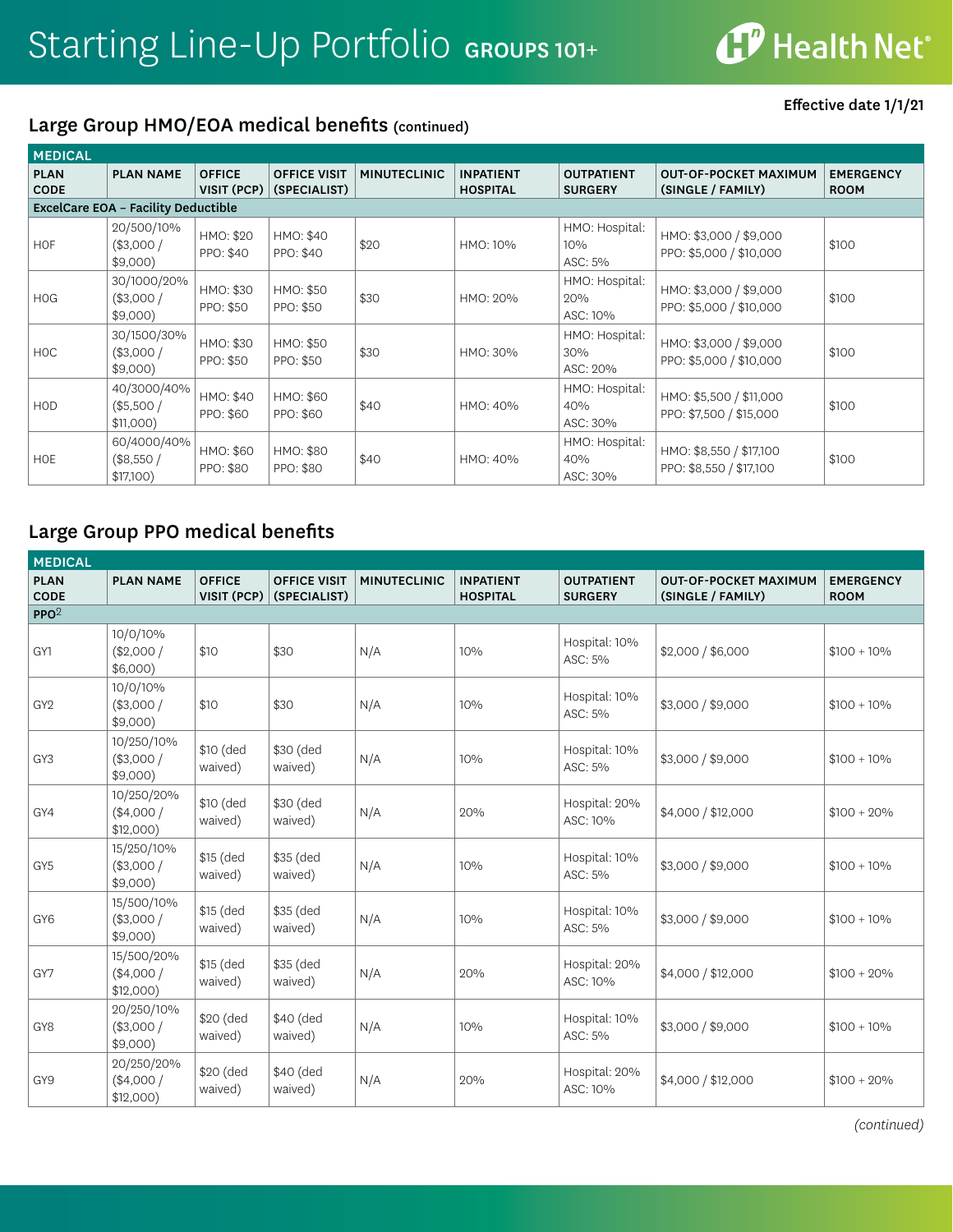#### Large Group PPO medical benefits (continued)

Effective date 1/1/21

| <b>MEDICAL</b>               |                                        |                                                                           |                                     |                     |                                     |                                     |                                                   |                                 |
|------------------------------|----------------------------------------|---------------------------------------------------------------------------|-------------------------------------|---------------------|-------------------------------------|-------------------------------------|---------------------------------------------------|---------------------------------|
| <b>PLAN</b><br>CODE          | <b>PLAN NAME</b>                       | <b>OFFICE</b><br>VISIT (PCP)                                              | <b>OFFICE VISIT</b><br>(SPECIALIST) | <b>MINUTECLINIC</b> | <b>INPATIENT</b><br><b>HOSPITAL</b> | <b>OUTPATIENT</b><br><b>SURGERY</b> | <b>OUT-OF-POCKET MAXIMUM</b><br>(SINGLE / FAMILY) | <b>EMERGENCY</b><br><b>ROOM</b> |
| PPO <sup>2</sup> (continued) |                                        |                                                                           |                                     |                     |                                     |                                     |                                                   |                                 |
| GYB                          | 20/500/20%<br>(\$4,000/<br>\$12,000)   | \$20 (ded<br>waived)                                                      | \$40 (ded<br>waived)                | N/A                 | 20%                                 | Hospital: 20%<br>ASC: 10%           | \$4,000 / \$12,000                                | $$100 + 20\%$                   |
| GYC                          | 30/500/10%<br>$(*3,000/$<br>$$9,000$ ) | \$30 (ded<br>waived)                                                      | \$50 (ded<br>waived)                | N/A                 | 10%                                 | Hospital: 10%;<br>ASC: 5%           | \$3,000 / \$9,000                                 | $$100 + 10\%$                   |
| <b>GYD</b>                   | 30/500/20%<br>$(*4,000/$<br>\$12,000)  | \$30 (ded<br>waived)                                                      | \$50 (ded<br>waived)                | N/A                 | 20%                                 | Hospital: 20%<br>ASC: 10%           | \$4,000 / \$12,000                                | $$100 + 20\%$                   |
| GYE                          | 30/500/30%<br>$(*4,000/$<br>\$12,000)  | \$30 (ded<br>waived)                                                      | \$50 (ded<br>waived)                | N/A                 | 30%                                 | Hospital: 30%<br>ASC: 20%           | \$4,000 / \$12,000                                | $$100 + 30\%$                   |
| GYF                          | 30/1000/20%<br>$(*3,000/$<br>\$9,000)  | \$30 (ded<br>waived)                                                      | \$50 (ded<br>waived)                | N/A                 | 20%                                 | Hospital: 20%;<br>ASC: 10%          | \$3,000 / \$9,000                                 | $$100 + 20\%$                   |
| GYG                          | 30/1000/20%<br>$(*4,000/$<br>\$12,000) | \$30 (ded<br>waived)                                                      | \$50 (ded<br>waived)                | N/A                 | 20%                                 | Hospital: 20%;<br>ASC: 10%          | \$4,000 / \$12,000                                | $$100 + 20\%$                   |
| GYH                          | 30/2000/30%<br>$(*5,000/$<br>\$10,000) | \$30 (ded<br>waived)                                                      | \$50 (ded<br>waived)                | N/A                 | 30%                                 | Hospital: 30%;<br>ASC: 20%          | \$5,000 / \$10,000                                | $$100 + 30\%$                   |
| <b>GYI</b>                   | 30/3000/30%<br>$(*5,000/$<br>\$10,000) | \$30 (ded<br>waived)                                                      | \$50 (ded<br>waived)                | N/A                 | 30%                                 | Hospital: 30%<br>ASC: 20%           | \$5,000 / \$10,000                                | $$100 + 30\%$                   |
| GYJ                          | 30/3000/30%<br>(\$6,000/<br>\$12,000)  | \$30 (ded<br>waived)                                                      | \$50 (ded<br>waived)                | N/A                 | 30%                                 | Hospital: 30%<br>ASC: 20%           | \$6,000 / \$12,000                                | $$100 + 30\%$                   |
| <b>GYM</b>                   | 30/4000/30%<br>$(*5,600/$<br>\$11,200) | \$30 (ded<br>waived)                                                      | \$50 (ded<br>waived)                | N/A                 | 30%                                 | Hospital: 30%<br>ASC: 20%           | \$5,600 / \$11,200                                | $$100 + 30\%$                   |
| GYL                          | 40/3500/30%<br>$(*7,350/$<br>\$14,700) | \$40 (ded<br>waived)                                                      | \$60 (ded<br>waived)                | N/A                 | 30%                                 | Hospital: 30%<br>ASC: 20%           | \$7,350 / \$14,700                                | $$100 + 30\%$                   |
| <b>GYK</b>                   | 30/4000/30%<br>(\$6,600/<br>\$13,200)  | \$30 (ded<br>waived)                                                      | \$50 (ded<br>waived)                | N/A                 | 30%                                 | Hospital: 30%<br>ASC: 20%           | \$6,600 / \$13,200                                | $$100 + 30\%$                   |
| <b>GYN</b>                   | 60/5000/30%<br>(\$6,350/<br>\$12,700)  | visits 1-3<br>\$60 (ded<br>waived)<br>/ visits 4<br>\$60 (ded<br>applies) | \$80 (ded<br>applies)               | N/A                 | 30%                                 | Hospital: 30%<br>ASC: 20%           | \$6,350 / \$12,700                                | $$100 + 30\%$                   |
| <b>GYO</b>                   | 60/5000/30%<br>(\$8,550/<br>\$17,100)  | visits 1-3<br>\$60 (ded<br>waived)<br>/ visits 4<br>\$60 (ded<br>applies) | \$80 (ded<br>applies)               | N/A                 | 30%                                 | Hospital: 30%<br>ASC: 20%           | \$8,550 / \$17,100                                | $$100 + 30\%$                   |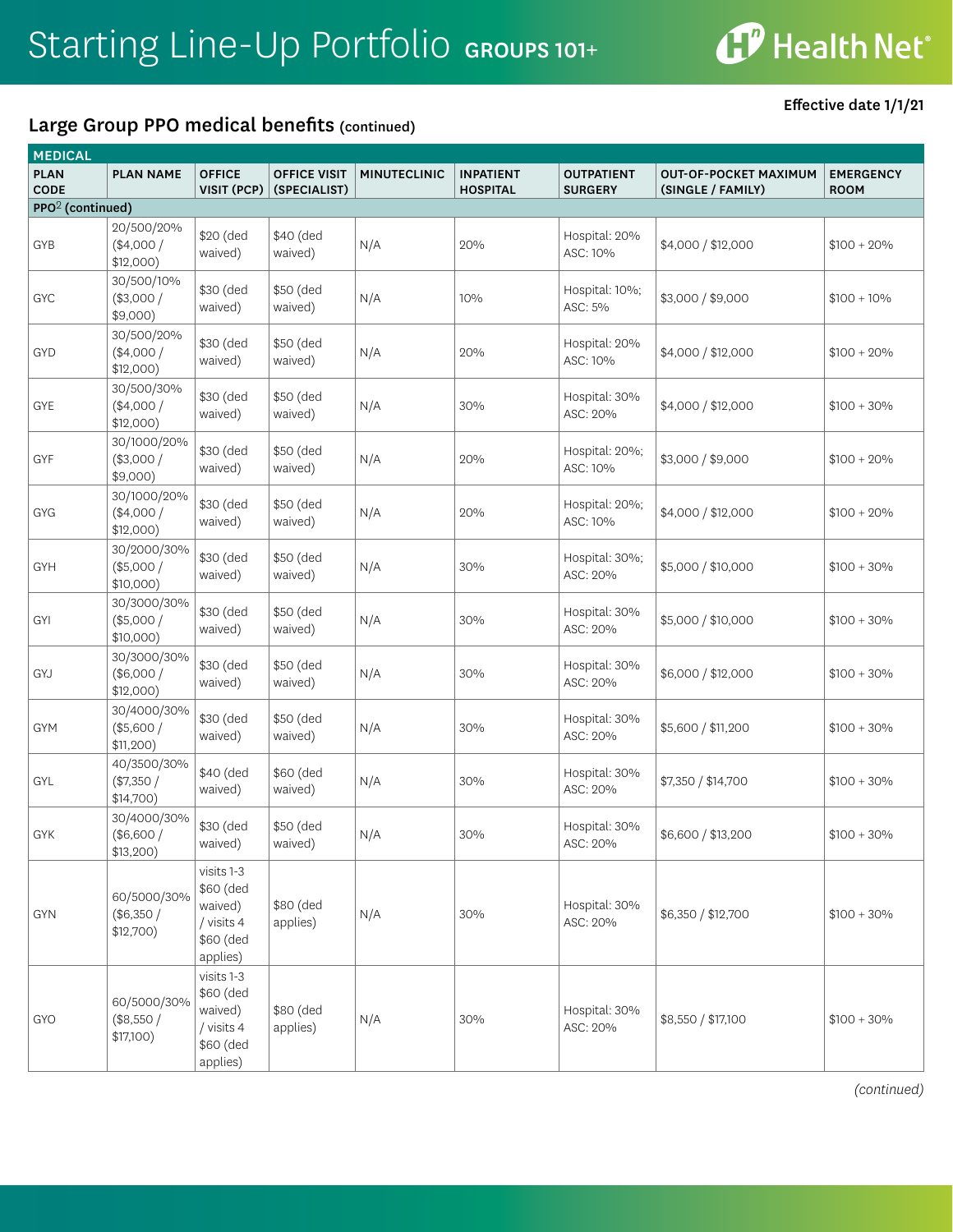# **CP** Health Net®

### Large Group PPO medical benefits (continued)

Effective date 1/1/21

| <b>MEDICAL</b>             |                                                                                 |                              |                                     |                     |                                     |                                     |                                                   |                                 |
|----------------------------|---------------------------------------------------------------------------------|------------------------------|-------------------------------------|---------------------|-------------------------------------|-------------------------------------|---------------------------------------------------|---------------------------------|
| <b>PLAN</b><br><b>CODE</b> | <b>PLAN NAME</b>                                                                | <b>OFFICE</b><br>VISIT (PCP) | <b>OFFICE VISIT</b><br>(SPECIALIST) | <b>MINUTECLINIC</b> | <b>INPATIENT</b><br><b>HOSPITAL</b> | <b>OUTPATIENT</b><br><b>SURGERY</b> | <b>OUT-OF-POCKET MAXIMUM</b><br>(SINGLE / FAMILY) | <b>EMERGENCY</b><br><b>ROOM</b> |
|                            | PPO <sup>2</sup> (HSA-compatible) (Includes pre-set pharmacy plans) (continued) |                              |                                     |                     |                                     |                                     |                                                   |                                 |
| GYY                        | 2800/30%<br>$F$ (\$3,000 /<br>$$6,000$ )                                        | 30%                          | 30%                                 | N/A                 | 30%                                 | Hospital: 30%<br>ASC: 20%           | \$3,000 / \$6,000                                 | $$100 + 30\%$                   |
| GZ0                        | 1500/30% I<br>(\$3,000)                                                         | 30%                          | 30%                                 | N/A                 | 30%                                 | Hospital: 30%<br>ASC: 20%           | \$3,000 / N/A                                     | $$100 + 30\%$                   |
| GYV                        | 2800/30%<br>(\$5,000/<br>\$10,000)                                              | 30%                          | 30%                                 | N/A                 | 30%                                 | Hospital: 30%<br>ASC: 20%           | \$5,000 / \$10,000                                | $$100 + 30\%$                   |
| GYP                        | 2800/0%<br>(\$2,800/<br>\$5,600)                                                | $0\%$                        | $O\%$                               | N/A                 | 0%                                  | Hospital: 0%<br>ASC: 0%             | \$2,800 / \$5,600                                 | $0\%$                           |
| GYU                        | 2800/30%<br>$(*3,000/$<br>$$6,000$ )                                            | 30%                          | 30%                                 | N/A                 | 30%                                 | Hospital: 30%<br>ASC: 20%           | \$3,000 / \$6,000                                 | $$100 + 30\%$                   |
| <b>GYW</b>                 | 3000/30%<br>(\$5,000/<br>$$10,000$ )                                            | 30%                          | 30%                                 | N/A                 | 30%                                 | Hospital: 30%<br>ASC: 20%           | \$5,000 / \$10,000                                | $$100 + 30\%$                   |
| <b>GYX</b>                 | 2800/0%<br>F (\$2,800 /<br>\$5,600)                                             | $0\%$                        | $0\%$                               | N/A                 | $0\%$                               | Hospital: 0%<br>ASC: 0%             | \$2,800 / \$5,600                                 | $O\%$                           |
| GYZ                        | 2000/0% I<br>(\$2,000)                                                          | $0\%$                        | $O\%$                               | N/A                 | $O\%$                               | Hospital: 0%<br>ASC: 0%             | \$2,000 / N/A                                     | $0\%$                           |
| GYQ                        | 3000/0%<br>$(*3,000/$<br>\$6,000)                                               | $O\%$                        | $O\%$                               | N/A                 | $O\%$                               | Hospital: 0%<br>ASC: 0%             | \$3,000 / \$6,000                                 | $O\%$                           |
| GYS                        | 3000/20%<br>$(*4,000/$<br>$$8,000$ )                                            | 20%                          | 20%                                 | N/A                 | 20%                                 | Hospital: 20%<br>ASC: 10%           | \$4,000 / \$8,000                                 | $$100 + 20\%$                   |
| <b>GYT</b>                 | 5000/20%<br>(\$6,000/<br>$$12,000$ )                                            | 20%                          | 20%                                 | N/A                 | 20%                                 | Hospital: 20%<br>ASC: 10%           | \$6,000 / \$12,000                                | $$100 + 20\%$                   |
| <b>GYR</b>                 | 4000/0%<br>(\$4,000/<br>$$8,000$ )                                              | $0\%$                        | 0%                                  | N/A                 | $0\%$                               | Hospital: 0%<br>ASC: 0%             | \$4,000 / \$8,000                                 | $0\%$                           |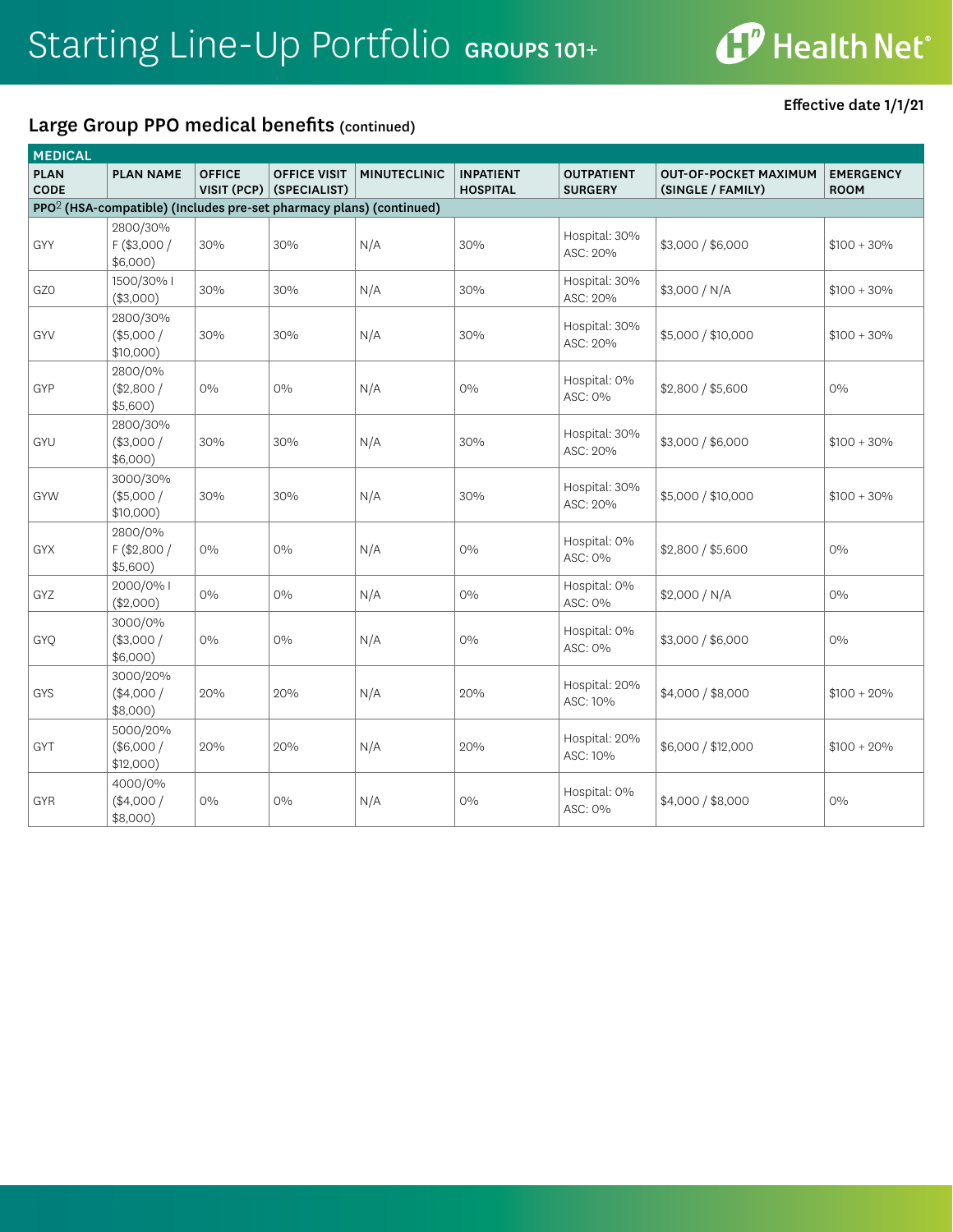#### Large Group HMO/EOA pharmacy benefits

Effective date 1/1/21

| <b>PHARMACY BRAND</b><br><b>DEDUCTIBLE</b> | <b>DEDUCTIBLE TYPE</b><br>(BRAND ONLY, NONE) | <b>RETAIL</b><br>TIER <sub>1</sub> | <b>RETAIL</b><br>TIER <sub>2</sub> | <b>RETAIL</b><br>TIER <sub>3</sub> | <b>ASSOCIATED</b><br><b>MEDICAL PLAN</b>             |  |  |
|--------------------------------------------|----------------------------------------------|------------------------------------|------------------------------------|------------------------------------|------------------------------------------------------|--|--|
| SmartCare HMO Rx choices                   |                                              |                                    |                                    |                                    |                                                      |  |  |
| \$0                                        | <b>Brand</b>                                 | \$10                               | \$30                               | \$50                               |                                                      |  |  |
| \$100                                      | <b>Brand</b>                                 | \$10                               | \$30                               | \$50                               | Pairable with any SLU SmartCare HMO medical plan     |  |  |
| \$100                                      | <b>Brand</b>                                 | \$15                               | \$35                               | \$55                               |                                                      |  |  |
| \$300                                      | <b>Brand</b>                                 | \$15                               | \$40                               | \$60                               |                                                      |  |  |
| Salud HMO y Más Rx choices                 |                                              |                                    |                                    |                                    |                                                      |  |  |
| \$0                                        | None                                         | \$5                                | \$25                               | \$45                               |                                                      |  |  |
| \$0                                        | None                                         | \$10                               | \$30                               | \$50                               |                                                      |  |  |
| \$100                                      | <b>Brand</b>                                 | \$15                               | \$35                               | \$55                               | Pairable with any SLU Salud HMO y Más medical plan   |  |  |
| \$300                                      | <b>Brand</b>                                 | \$15                               | \$40                               | \$60                               |                                                      |  |  |
| <b>EOA Rx choices</b>                      |                                              |                                    |                                    |                                    |                                                      |  |  |
| \$0                                        | None                                         | \$10                               | \$30                               | \$50                               |                                                      |  |  |
| \$0                                        | None                                         | \$15                               | \$35                               | \$55                               |                                                      |  |  |
| \$100                                      | <b>Brand</b>                                 | \$10                               | \$30                               | \$50                               | Pairable with any SLU EOA/ExcelCare EOA medical plan |  |  |
| \$100                                      | <b>Brand</b>                                 | \$15                               | \$35                               | \$55                               |                                                      |  |  |
| \$300                                      | <b>Brand</b>                                 | \$15                               | \$40                               | \$60                               |                                                      |  |  |
| <b>HMO Rx choices</b>                      |                                              |                                    |                                    |                                    |                                                      |  |  |
| \$0                                        | None                                         | \$10                               | \$30                               | \$50                               |                                                      |  |  |
| \$0                                        | None                                         | \$15                               | \$35                               | \$55                               |                                                      |  |  |
| \$100                                      | <b>Brand</b>                                 | \$10                               | \$30                               | \$50                               | Pairable with any SLU HMO/ExcelCare HMO medical plan |  |  |
| \$100                                      | <b>Brand</b>                                 | \$15                               | \$35                               | \$55                               |                                                      |  |  |
| \$300                                      | <b>Brand</b>                                 | \$15                               | \$40                               | \$60                               |                                                      |  |  |

#### Large Group PPO pharmacy benefits

| <b>PHARMACY BRAND</b><br><b>DEDUCTIBLE</b> | DEDUCTIBLE TYPE<br>(BRAND ONLY, NONE) |      | <b>RETAIL</b><br>TIER 2 | <b>RETAIL</b><br>TIER <sub>3</sub> | <b>ASSOCIATED</b><br><b>MEDICAL PLAN</b> |
|--------------------------------------------|---------------------------------------|------|-------------------------|------------------------------------|------------------------------------------|
| <b>PPO Rx choices</b>                      |                                       |      |                         |                                    |                                          |
| \$0                                        | None                                  | \$10 | \$30                    | \$50                               |                                          |
| \$0                                        | None                                  | \$15 | \$35                    | \$55                               |                                          |
| \$100                                      | Brand                                 | \$10 | \$30                    | \$50                               | Pairable with any SLU PPO medical plan   |
| \$100                                      | Brand                                 | \$15 | \$35                    | \$55                               |                                          |
| \$300                                      | <b>Brand</b>                          | \$15 | \$40                    | \$60                               |                                          |